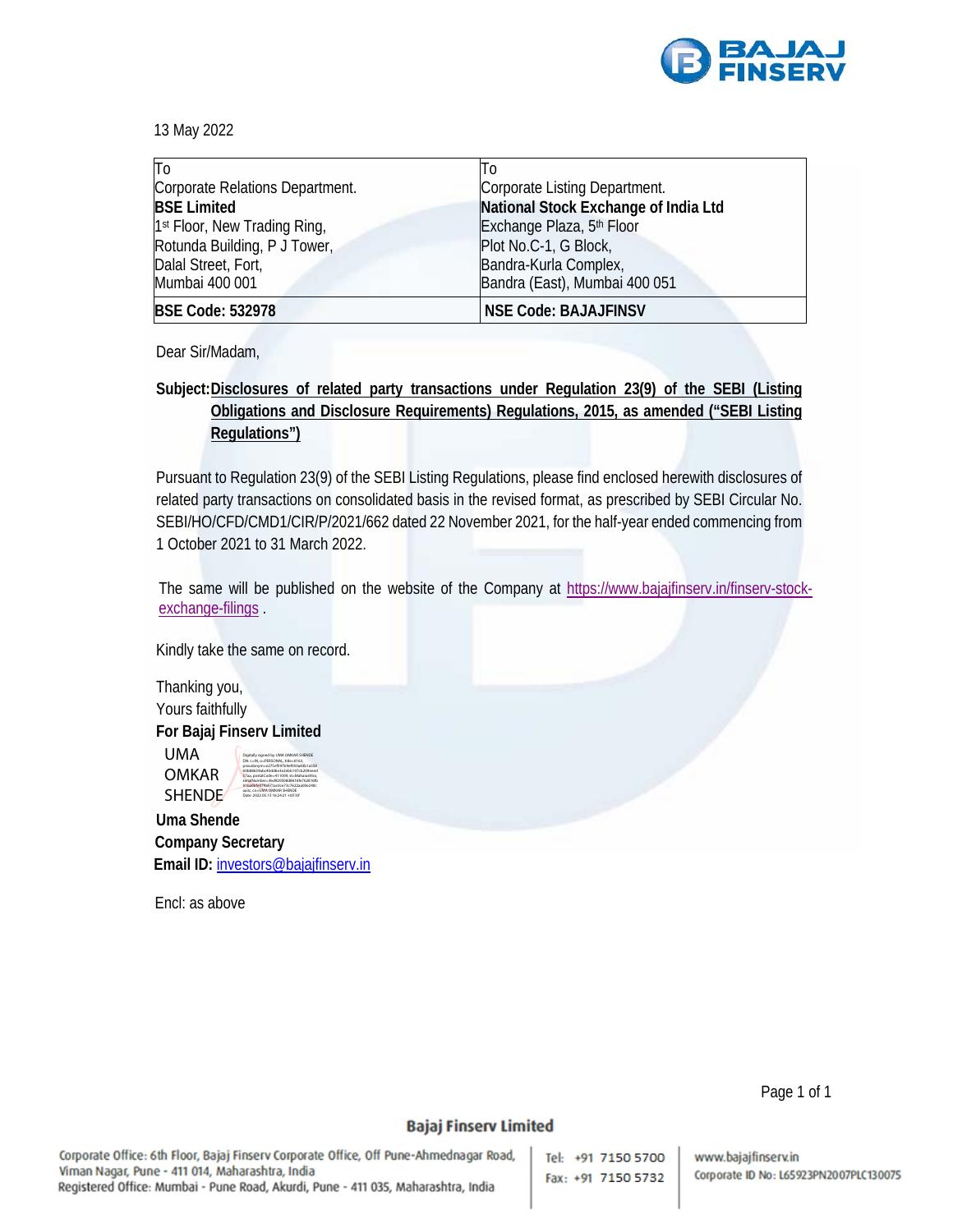|                          | <b>BAJAJ FINSERV LIMITED</b><br>Disclosure of related party transactions for the half-year ended 31 March 2022 |                                                                                        |                                                                                        |                                                                       |                                                            |                                            |                          |                                                                          |                                                                                                                               |      |        |                                                                                                                  |                  |                                                                                                                                                                                                                                                                                                          |
|--------------------------|----------------------------------------------------------------------------------------------------------------|----------------------------------------------------------------------------------------|----------------------------------------------------------------------------------------|-----------------------------------------------------------------------|------------------------------------------------------------|--------------------------------------------|--------------------------|--------------------------------------------------------------------------|-------------------------------------------------------------------------------------------------------------------------------|------|--------|------------------------------------------------------------------------------------------------------------------|------------------|----------------------------------------------------------------------------------------------------------------------------------------------------------------------------------------------------------------------------------------------------------------------------------------------------------|
|                          |                                                                                                                |                                                                                        |                                                                                        |                                                                       |                                                            |                                            |                          |                                                                          |                                                                                                                               |      |        | reporting period when such transaction was undertaken.                                                           |                  | ₹ in crore<br>Additional disclosure of related party transactions - applicable only in case the related party transaction relates to loans, inter-corporate<br>deposits, advances or investments made or given by the listed entity/subsidiary. These details need to be disclosed only once, during the |
|                          | Details of the party (listed entity/<br>subsidiary) entering into the transaction                              |                                                                                        | Details of the counterparty                                                            |                                                                       | Value of the related                                       | Value of the                               |                          | In case monies are due to either<br>party as a result of the transaction | In case any financial indebtedness is incurred to<br>make or give loans, inter-corporate deposits,<br>advances or investments |      |        |                                                                                                                  |                  | Details of the loans, inter-corporate deposits, advances or investments                                                                                                                                                                                                                                  |
| S. No                    | Name                                                                                                           | Name                                                                                   | <b>Relationship of the counterparty</b><br>with the listed entity or its<br>subsidiary | Type of related party transaction                                     | party transaction as<br>approved by the audit<br>committee | transaction during<br>the reporting period | Opening<br>balance       | <b>Closing balance</b>                                                   | Nature of indebtness<br>(loan/issuance of debt/<br>any other etc.)                                                            | Cost | Tenure | Nature (loan/<br>advance/inter-<br><b>Interest Rate</b><br>corporate deposit <sub>/</sub><br>(% )<br>investment) | Tenure<br>(Days) | Purpose for which the funds will<br>Secured/<br>be utilised by the ultimate<br>unsecured<br>recipient of funds (end-usage)                                                                                                                                                                               |
| $\mathbf{1}$             | Bajaj Finserv Ltd.                                                                                             | Bajaj Holdings & Investment                                                            | westing party                                                                          | Contribution to Equity (62,314,214 shares of ₹5                       |                                                            |                                            | (31.16)                  | (31.16)                                                                  |                                                                                                                               |      |        |                                                                                                                  |                  |                                                                                                                                                                                                                                                                                                          |
|                          |                                                                                                                |                                                                                        |                                                                                        | each)<br>Business support services received                           | 2.00                                                       | 0.02                                       |                          | $\overline{\phantom{a}}$                                                 |                                                                                                                               |      |        |                                                                                                                  |                  |                                                                                                                                                                                                                                                                                                          |
|                          |                                                                                                                |                                                                                        |                                                                                        | Business support services rendered                                    | 3.00                                                       | 0.14                                       |                          |                                                                          |                                                                                                                               |      |        |                                                                                                                  |                  |                                                                                                                                                                                                                                                                                                          |
|                          |                                                                                                                |                                                                                        |                                                                                        | Billable expenses reimbursed on behalf                                | 1.00                                                       | 0.05                                       | $\mathbf{r}$             | $\sim$                                                                   |                                                                                                                               |      |        |                                                                                                                  |                  |                                                                                                                                                                                                                                                                                                          |
|                          |                                                                                                                |                                                                                        |                                                                                        |                                                                       |                                                            |                                            |                          |                                                                          |                                                                                                                               |      |        |                                                                                                                  |                  |                                                                                                                                                                                                                                                                                                          |
| $\overline{2}$           | Bajaj Finserv Ltd.                                                                                             | Bajaj Allianz Financial<br>Distributors Ltd.                                           | Joint venture                                                                          | Contribution to Equity (1,200,000 shares of ₹10<br>each)              |                                                            |                                            | 1.20                     | 1.20                                                                     |                                                                                                                               |      |        |                                                                                                                  |                  |                                                                                                                                                                                                                                                                                                          |
|                          |                                                                                                                |                                                                                        |                                                                                        | Services received                                                     | 5.00                                                       | 0.91                                       | (0.20)                   | $\overline{\phantom{a}}$                                                 |                                                                                                                               |      |        |                                                                                                                  |                  |                                                                                                                                                                                                                                                                                                          |
|                          |                                                                                                                | Bajaj Allianz Staffing Solutions                                                       | Wholly owned subsidiary of Joint                                                       |                                                                       |                                                            |                                            |                          |                                                                          |                                                                                                                               |      |        |                                                                                                                  |                  |                                                                                                                                                                                                                                                                                                          |
| $\overline{\mathbf{3}}$  | Bajaj Finserv Ltd.                                                                                             |                                                                                        | renture                                                                                | Business support services received                                    | 2.00                                                       | 0.04                                       | (0.01)                   | $\cdot$                                                                  |                                                                                                                               |      |        |                                                                                                                  |                  |                                                                                                                                                                                                                                                                                                          |
|                          |                                                                                                                |                                                                                        |                                                                                        |                                                                       |                                                            |                                            |                          |                                                                          |                                                                                                                               |      |        |                                                                                                                  |                  |                                                                                                                                                                                                                                                                                                          |
|                          |                                                                                                                |                                                                                        |                                                                                        |                                                                       |                                                            |                                            |                          |                                                                          |                                                                                                                               |      |        |                                                                                                                  |                  |                                                                                                                                                                                                                                                                                                          |
| $\overline{a}$           | Bajaj Finserv Ltd.                                                                                             | Madhur Bajaj                                                                           | Relative of Key managerial<br>personnel (KMP)                                          | Sitting fees                                                          | 0.18                                                       | 0.03                                       |                          |                                                                          |                                                                                                                               |      |        |                                                                                                                  |                  |                                                                                                                                                                                                                                                                                                          |
|                          |                                                                                                                |                                                                                        |                                                                                        | Commission                                                            | 0.36                                                       | 0.06                                       | (0.08)                   | (0.14)                                                                   |                                                                                                                               |      |        |                                                                                                                  |                  |                                                                                                                                                                                                                                                                                                          |
|                          |                                                                                                                |                                                                                        | Relative of Key managerial                                                             |                                                                       |                                                            |                                            |                          |                                                                          |                                                                                                                               |      |        |                                                                                                                  |                  |                                                                                                                                                                                                                                                                                                          |
| $\overline{\phantom{a}}$ | Bajaj Finserv Ltd.                                                                                             | Rajiv Bajaj                                                                            | ersonnel (KMP)                                                                         | Sitting fees                                                          | 0.18                                                       | 0.02                                       | $\mathbf{r}$             | $\overline{\phantom{a}}$                                                 |                                                                                                                               |      |        |                                                                                                                  |                  |                                                                                                                                                                                                                                                                                                          |
|                          |                                                                                                                |                                                                                        |                                                                                        | Commission                                                            | 0.36                                                       | 0.04                                       | (0.06)                   | (0.10)                                                                   |                                                                                                                               |      |        |                                                                                                                  |                  |                                                                                                                                                                                                                                                                                                          |
|                          |                                                                                                                |                                                                                        |                                                                                        |                                                                       |                                                            |                                            |                          |                                                                          |                                                                                                                               |      |        |                                                                                                                  |                  |                                                                                                                                                                                                                                                                                                          |
| 6                        | Bajaj Finserv Ltd.                                                                                             | Shefali Bajaj                                                                          | Relative of Key managerial<br>personnel (KMP)                                          | Deposit paid                                                          | 1.00                                                       | 0.41                                       | $\overline{\phantom{a}}$ | 0.41                                                                     |                                                                                                                               |      |        |                                                                                                                  |                  |                                                                                                                                                                                                                                                                                                          |
|                          |                                                                                                                |                                                                                        |                                                                                        | Rent paid                                                             | 1.00                                                       | 0.04                                       | $\overline{a}$           | $\sim$                                                                   |                                                                                                                               |      |        |                                                                                                                  |                  |                                                                                                                                                                                                                                                                                                          |
|                          |                                                                                                                |                                                                                        |                                                                                        |                                                                       |                                                            |                                            |                          |                                                                          |                                                                                                                               |      |        |                                                                                                                  |                  |                                                                                                                                                                                                                                                                                                          |
| $\overline{z}$           | Bajaj Finserv Ltd.                                                                                             | Sanjiv Bajaj<br>(Chairman & Managing<br>Director)<br>(Also Key management<br>ersonnel) | Key managerial personnel (KMP)                                                         | Short-term employee benefits<br>(including commission)                | 29.00                                                      | 10.08                                      | (5.33)                   | (10.66)                                                                  |                                                                                                                               |      |        |                                                                                                                  |                  |                                                                                                                                                                                                                                                                                                          |
|                          |                                                                                                                |                                                                                        |                                                                                        | Post-employment benefits                                              | 2.00                                                       | 0.63                                       |                          |                                                                          |                                                                                                                               |      |        |                                                                                                                  |                  |                                                                                                                                                                                                                                                                                                          |
|                          |                                                                                                                |                                                                                        |                                                                                        | Deposit paid                                                          | 1.00<br>1.00                                               | 0.67                                       | 0.41                     | 1.08                                                                     |                                                                                                                               |      |        |                                                                                                                  |                  |                                                                                                                                                                                                                                                                                                          |
|                          |                                                                                                                |                                                                                        |                                                                                        | Rent paid                                                             | Separate approval by                                       | 0.55                                       | $\sim$                   | $\overline{\phantom{a}}$                                                 |                                                                                                                               |      |        |                                                                                                                  |                  |                                                                                                                                                                                                                                                                                                          |
|                          |                                                                                                                |                                                                                        |                                                                                        | Sale of property, plant and equipment                                 | Board                                                      | 90.94                                      | $\cdot$                  | $\cdot$                                                                  |                                                                                                                               |      |        |                                                                                                                  |                  | $\sim$                                                                                                                                                                                                                                                                                                   |
|                          | 8 Bajaj Finserv Ltd.                                                                                           | Bajaj Auto Ltd.                                                                        | Other related party                                                                    | Sale of windpower                                                     | 25.00                                                      | 3.16                                       |                          |                                                                          |                                                                                                                               |      |        |                                                                                                                  |                  |                                                                                                                                                                                                                                                                                                          |
|                          |                                                                                                                |                                                                                        |                                                                                        | OA charges reimbursement<br>Business support services received        | 21.00<br>5.00                                              | 2.41<br>0.18                               | $\sim$                   | $\sim$                                                                   |                                                                                                                               |      |        |                                                                                                                  |                  |                                                                                                                                                                                                                                                                                                          |
|                          |                                                                                                                |                                                                                        |                                                                                        | Revenue expenses reimbursement paid                                   | 5.00                                                       | 0.01                                       | $\sim$                   | $\overline{\phantom{a}}$                                                 |                                                                                                                               |      |        |                                                                                                                  |                  |                                                                                                                                                                                                                                                                                                          |
|                          |                                                                                                                |                                                                                        |                                                                                        |                                                                       |                                                            |                                            |                          |                                                                          |                                                                                                                               |      |        |                                                                                                                  |                  |                                                                                                                                                                                                                                                                                                          |
| $\,9$                    | Bajaj Finserv Ltd.                                                                                             | Bajaj Electricals Ltd.                                                                 | Other related party                                                                    | Purchase of property, plant and equipment                             | 2.00                                                       | 0.01                                       |                          | 0.01                                                                     |                                                                                                                               |      |        |                                                                                                                  |                  |                                                                                                                                                                                                                                                                                                          |
|                          |                                                                                                                |                                                                                        |                                                                                        |                                                                       |                                                            |                                            |                          |                                                                          |                                                                                                                               |      |        |                                                                                                                  |                  |                                                                                                                                                                                                                                                                                                          |
|                          | 10 Bajaj Finserv Ltd.                                                                                          | Bajaj Auto Holdings Ltd.                                                               | Other related party                                                                    | Shares of BFS held by BAHL (209,005 shares of ₹5<br>each)             | $\sim$                                                     | $\overline{\phantom{a}}$                   | (0.10)                   | (0.10)                                                                   |                                                                                                                               |      |        |                                                                                                                  |                  |                                                                                                                                                                                                                                                                                                          |
|                          | 11 Bajaj Finserv Ltd.                                                                                          | <b>Hercules Hoist</b>                                                                  | Other related party                                                                    | Shares of BFS held by Hercules Hoist (92,063 shares<br>of Rs. 5 each) | $\sim$                                                     | ٠.                                         | (0.05)                   | (0.05)                                                                   |                                                                                                                               |      |        |                                                                                                                  |                  |                                                                                                                                                                                                                                                                                                          |
|                          | 12 Bajaj Finserv Ltd.                                                                                          | Hind Musafir Agency Ltd.                                                               | Other related party                                                                    | Services received                                                     | 3.00                                                       | 0.01                                       |                          |                                                                          |                                                                                                                               |      |        |                                                                                                                  |                  |                                                                                                                                                                                                                                                                                                          |
|                          | 13 Bajaj Finserv Ltd.                                                                                          | Mukand Ltd.                                                                            | Other related party                                                                    | Sale of windpower                                                     | 30.00                                                      | 0.72                                       | 0.22                     |                                                                          |                                                                                                                               |      |        |                                                                                                                  |                  |                                                                                                                                                                                                                                                                                                          |
|                          |                                                                                                                |                                                                                        |                                                                                        |                                                                       |                                                            |                                            |                          |                                                                          |                                                                                                                               |      |        |                                                                                                                  |                  |                                                                                                                                                                                                                                                                                                          |
|                          | 14 Bajaj Finserv Ltd.                                                                                          | Maharashtra Scooters Ltd.                                                              | Other related party                                                                    | Contribution to equity of BFS (3,725,740 shares of ₹<br>5 each)       |                                                            |                                            | (1.86)                   | (1.86)                                                                   |                                                                                                                               |      |        |                                                                                                                  |                  |                                                                                                                                                                                                                                                                                                          |
|                          | 15 Bajaj Finserv Ltd.                                                                                          | Sanjali Family Trust                                                                   | Other related party                                                                    | Rent Paid                                                             | 1.00                                                       | 0.29                                       |                          |                                                                          |                                                                                                                               |      |        |                                                                                                                  |                  |                                                                                                                                                                                                                                                                                                          |
|                          |                                                                                                                |                                                                                        |                                                                                        | Security Deposit Paid                                                 | 1.00                                                       | $\sim$                                     | 0.14                     | 0.14                                                                     |                                                                                                                               |      |        |                                                                                                                  |                  |                                                                                                                                                                                                                                                                                                          |
|                          |                                                                                                                |                                                                                        |                                                                                        | Revenue expenses reimbursement received                               | 0.50                                                       | 0.05                                       | $\sim$                   |                                                                          |                                                                                                                               |      |        |                                                                                                                  |                  |                                                                                                                                                                                                                                                                                                          |
|                          |                                                                                                                |                                                                                        |                                                                                        |                                                                       |                                                            |                                            |                          |                                                                          |                                                                                                                               |      |        |                                                                                                                  |                  |                                                                                                                                                                                                                                                                                                          |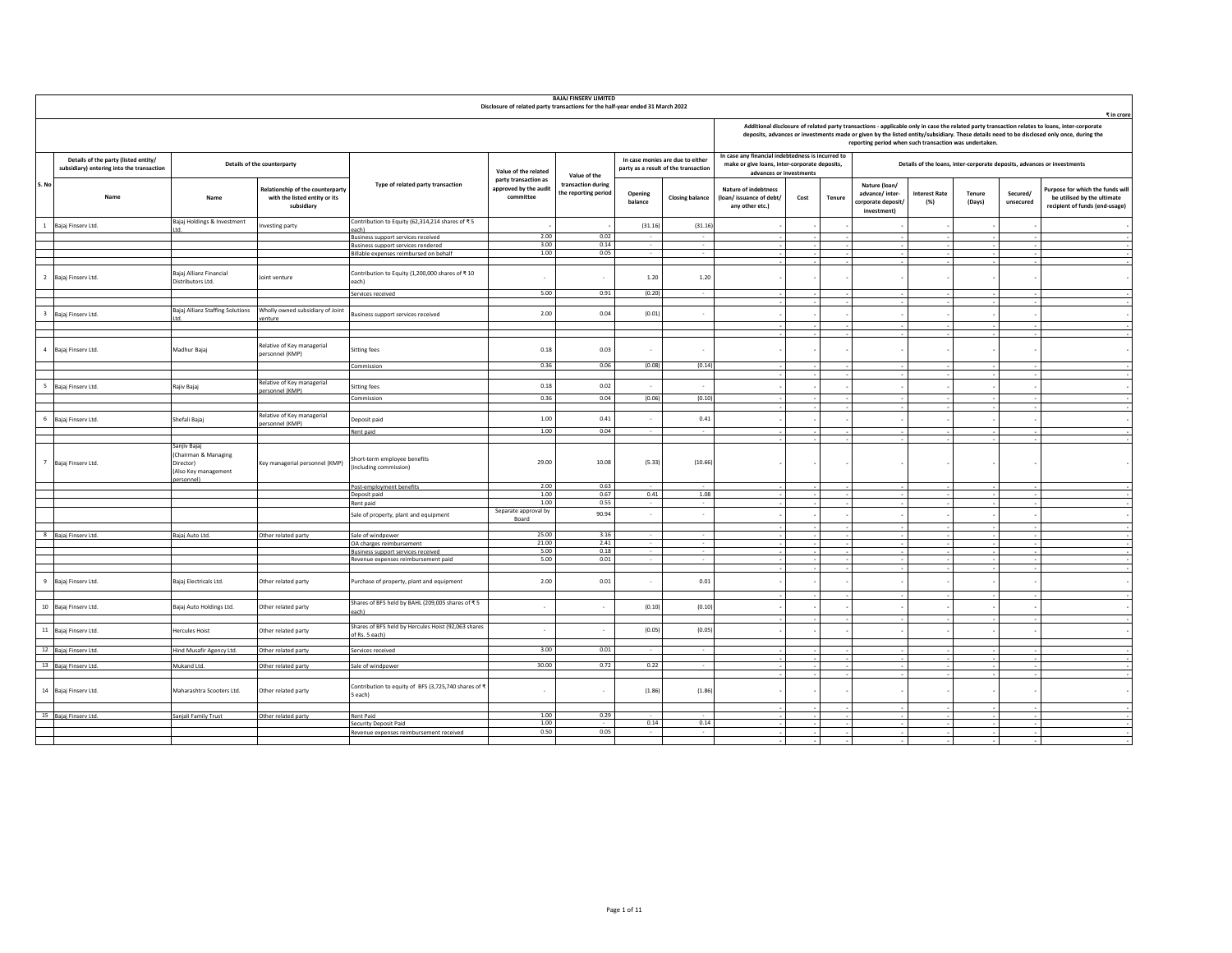|       |                                                                                   |                                                |                                                                                 |                                                               | Disclosure of related party transactions for the half-year ended 31 March 2022 | <b>BAJAJ FINSERV LIMITED</b>               |                                    |                                                                          |                                                                                                                               |      |        |                                                                      |                              |                  |                       |                                                                                                                                                                                                                                                                                            |
|-------|-----------------------------------------------------------------------------------|------------------------------------------------|---------------------------------------------------------------------------------|---------------------------------------------------------------|--------------------------------------------------------------------------------|--------------------------------------------|------------------------------------|--------------------------------------------------------------------------|-------------------------------------------------------------------------------------------------------------------------------|------|--------|----------------------------------------------------------------------|------------------------------|------------------|-----------------------|--------------------------------------------------------------------------------------------------------------------------------------------------------------------------------------------------------------------------------------------------------------------------------------------|
|       |                                                                                   |                                                |                                                                                 |                                                               |                                                                                |                                            |                                    |                                                                          |                                                                                                                               |      |        |                                                                      |                              |                  |                       | ₹ in crore                                                                                                                                                                                                                                                                                 |
|       |                                                                                   |                                                |                                                                                 |                                                               |                                                                                |                                            |                                    |                                                                          |                                                                                                                               |      |        | reporting period when such transaction was undertaken.               |                              |                  |                       | Additional disclosure of related party transactions - applicable only in case the related party transaction relates to loans, inter-corporate<br>deposits, advances or investments made or given by the listed entity/subsidiary. These details need to be disclosed only once, during the |
|       | Details of the party (listed entity/<br>subsidiary) entering into the transaction |                                                | Details of the counterparty                                                     |                                                               | Value of the related                                                           | Value of the                               |                                    | In case monies are due to either<br>party as a result of the transaction | In case any financial indebtedness is incurred to<br>make or give loans, inter-corporate deposits,<br>advances or investments |      |        |                                                                      |                              |                  |                       | Details of the loans, inter-corporate deposits, advances or investments                                                                                                                                                                                                                    |
| S. No | Name                                                                              | Name                                           | Relationship of the counterparty<br>with the listed entity or its<br>subsidiary | Type of related party transaction                             | party transaction as<br>approved by the audit<br>committee                     | transaction during<br>the reporting period | Opening<br>balance                 | <b>Closing balance</b>                                                   | Nature of indebtness<br>(loan/issuance of debt/<br>any other etc.)                                                            | Cost | Tenure | Nature (loan/<br>advance/inter-<br>corporate deposit/<br>investment) | <b>Interest Rate</b><br>(% ) | Tenure<br>(Days) | Secured/<br>unsecured | Purpose for which the funds will<br>be utilised by the ultimate<br>recipient of funds (end-usage)                                                                                                                                                                                          |
|       | 16 Bajaj Finserv Ltd.                                                             | D J Balaji Rao                                 | Director                                                                        | <b>Sitting fees</b><br>Commission                             | 0.18<br>0.36                                                                   | 0.07<br>0.13                               | (0.18)                             | (0.31)                                                                   |                                                                                                                               |      |        |                                                                      |                              |                  |                       |                                                                                                                                                                                                                                                                                            |
|       |                                                                                   |                                                |                                                                                 |                                                               |                                                                                |                                            |                                    |                                                                          |                                                                                                                               |      |        |                                                                      |                              |                  |                       |                                                                                                                                                                                                                                                                                            |
|       | 17 Bajaj Finserv Ltd.                                                             | Dr. Gita Piramal                               | Director                                                                        | <b>Sitting fees</b><br>Commission                             | 0.18<br>0.36                                                                   | 0.05<br>0.09                               | (0.18)                             | (0.27)                                                                   |                                                                                                                               |      |        |                                                                      |                              |                  |                       |                                                                                                                                                                                                                                                                                            |
|       |                                                                                   |                                                |                                                                                 |                                                               | 0.18                                                                           | 0.09                                       | $\sim$                             |                                                                          |                                                                                                                               |      |        |                                                                      |                              |                  |                       |                                                                                                                                                                                                                                                                                            |
|       | 18 Bajaj Finserv Ltd.                                                             | Dr.Naushad Forbes                              | Director                                                                        | Sitting fees<br>Commission                                    | 0.36                                                                           | 0.17                                       | (0.14)                             | (0.31)                                                                   |                                                                                                                               |      |        |                                                                      |                              |                  |                       |                                                                                                                                                                                                                                                                                            |
|       |                                                                                   |                                                |                                                                                 |                                                               | 0.18                                                                           | 0.06                                       | . .                                |                                                                          |                                                                                                                               |      |        |                                                                      |                              |                  |                       |                                                                                                                                                                                                                                                                                            |
|       | 19 Bajaj Finserv Ltd.                                                             | Manish Kejriwal                                | Director                                                                        | <b>Sitting fees</b><br>Commission                             | 0.36                                                                           | 0.11                                       | (0.18)                             | (0.29)                                                                   |                                                                                                                               |      |        |                                                                      |                              |                  | $\sim$                |                                                                                                                                                                                                                                                                                            |
|       | 20 Bajaj Finserv Ltd.                                                             | Anami Roy                                      | Director                                                                        | Sitting fees                                                  | 0.18                                                                           | 0.04                                       |                                    |                                                                          |                                                                                                                               |      |        |                                                                      |                              |                  |                       |                                                                                                                                                                                                                                                                                            |
|       |                                                                                   |                                                |                                                                                 | Commission                                                    | 0.36                                                                           | 0.08                                       | (0.08)                             | (0.16)                                                                   |                                                                                                                               |      |        |                                                                      |                              |                  |                       |                                                                                                                                                                                                                                                                                            |
|       | 21 Bajaj Finserv Limited                                                          | Bajaj Auto Employees<br>Superannuation Fund    | Other related party                                                             | Superannuation contribution                                   | 1.50                                                                           | 0.73                                       | $\overline{\phantom{a}}$           | $\overline{\phantom{a}}$                                                 |                                                                                                                               |      |        |                                                                      |                              |                  |                       |                                                                                                                                                                                                                                                                                            |
|       |                                                                                   |                                                |                                                                                 |                                                               |                                                                                |                                            |                                    |                                                                          |                                                                                                                               |      |        |                                                                      |                              |                  |                       |                                                                                                                                                                                                                                                                                            |
|       | 22 Bajaj Finserv Limited                                                          | Bajaj Auto Employees Group<br>Gratuity Fund    | Other related party                                                             | <b>Gratuity Contribution</b>                                  | 3.00                                                                           | 0.50                                       |                                    | ٠.                                                                       |                                                                                                                               |      |        |                                                                      |                              |                  |                       |                                                                                                                                                                                                                                                                                            |
|       | 23 Bajaj Finserv Limited                                                          | Bajaj Auto Senior staff Group                  | Other related party                                                             |                                                               | 9.00                                                                           | 1.50                                       | $\overline{\phantom{a}}$           | $\cdot$                                                                  |                                                                                                                               |      |        |                                                                      |                              |                  |                       |                                                                                                                                                                                                                                                                                            |
|       |                                                                                   | <b>Gratuity Fund</b>                           |                                                                                 | <b>Gratuity Contribution</b>                                  |                                                                                |                                            |                                    |                                                                          |                                                                                                                               |      |        |                                                                      |                              |                  |                       |                                                                                                                                                                                                                                                                                            |
|       | 24 Bajaj Allianz Life Insurance co Ltd.                                           | Bajaj Holdings & Investment<br>Itd.            | Other related party                                                             | Billable expenses reimbursed on behalf                        | At Actuals                                                                     | 0.05                                       |                                    | $\overline{\phantom{a}}$                                                 |                                                                                                                               |      |        |                                                                      |                              |                  |                       |                                                                                                                                                                                                                                                                                            |
|       | 25 Bajaj Allianz Life Insurance co Ltd.                                           | Bajaj Allianz Financial<br>Distributors Ltd.   | Other related party                                                             | Services received                                             |                                                                                | 0.03                                       |                                    | $\overline{\phantom{a}}$                                                 |                                                                                                                               |      |        |                                                                      |                              |                  |                       |                                                                                                                                                                                                                                                                                            |
|       |                                                                                   |                                                |                                                                                 | Security deposit received                                     | Not applicable                                                                 | $\overline{\phantom{a}}$                   | (0.01)                             | (0.01)                                                                   |                                                                                                                               |      |        |                                                                      |                              |                  |                       |                                                                                                                                                                                                                                                                                            |
|       |                                                                                   | Bajaj Allianz Staffing Solutions               |                                                                                 |                                                               |                                                                                |                                            |                                    |                                                                          |                                                                                                                               |      |        |                                                                      |                              |                  |                       |                                                                                                                                                                                                                                                                                            |
| 26    | Bajaj Allianz Life Insurance co Ltd.                                              |                                                | Other related party                                                             | Unallocated premium                                           |                                                                                |                                            | (0.02)                             | (0.01)                                                                   |                                                                                                                               |      |        |                                                                      |                              |                  |                       |                                                                                                                                                                                                                                                                                            |
|       |                                                                                   |                                                |                                                                                 | Manpower supply charges<br>Business support services received | Not applicable                                                                 | 3.42<br>0.01                               | $\overline{\phantom{a}}$           | $\overline{\phantom{a}}$<br>$\cdot$                                      |                                                                                                                               |      |        |                                                                      |                              |                  |                       |                                                                                                                                                                                                                                                                                            |
|       |                                                                                   |                                                |                                                                                 | Other receipts                                                |                                                                                | 0.06                                       |                                    |                                                                          |                                                                                                                               |      |        |                                                                      |                              |                  |                       |                                                                                                                                                                                                                                                                                            |
|       |                                                                                   |                                                |                                                                                 | Security deposits received                                    |                                                                                | $\sim$                                     | (0.05)                             | (0.05)                                                                   |                                                                                                                               |      |        |                                                                      |                              |                  |                       |                                                                                                                                                                                                                                                                                            |
|       | 27 Bajaj Allianz Life Insurance co Ltd.                                           | Allianz SE                                     | Other related party                                                             | Contribution to equity of BALICL including premium            |                                                                                | $\overline{\phantom{a}}$                   | (1,099.13)                         | (1,099.13)                                                               |                                                                                                                               |      |        |                                                                      |                              |                  |                       |                                                                                                                                                                                                                                                                                            |
|       |                                                                                   |                                                |                                                                                 | Dividend Paid                                                 | 35.66<br>37.39                                                                 | 35.66<br>37.39                             | $\overline{\phantom{a}}$<br>$\sim$ | $\overline{\phantom{a}}$<br>(32.12)                                      |                                                                                                                               |      |        |                                                                      |                              |                  |                       |                                                                                                                                                                                                                                                                                            |
|       |                                                                                   |                                                |                                                                                 | Reinsurance premium paid<br>Claims recovery on reinsurance    | 5.27                                                                           | 5.27                                       |                                    |                                                                          |                                                                                                                               |      |        |                                                                      |                              |                  |                       |                                                                                                                                                                                                                                                                                            |
|       | 28 Bajaj Allianz Life Insurance co Ltd.                                           | Allianz SE Reinsurance, Branch<br>Asia Pacific | Other related party                                                             | Reinsurance premium paid                                      | 18.22                                                                          | 10.49                                      | 12.73                              | 5.63                                                                     |                                                                                                                               |      | $\sim$ |                                                                      |                              |                  |                       |                                                                                                                                                                                                                                                                                            |
|       |                                                                                   |                                                |                                                                                 | Commission on reinsurance received                            | Based on actual claims                                                         | 0.15                                       | $\cdot$                            | $\cdot$                                                                  |                                                                                                                               |      |        |                                                                      |                              |                  |                       |                                                                                                                                                                                                                                                                                            |
|       |                                                                                   |                                                |                                                                                 | Claims recovery on reinsurance                                | experience                                                                     | 5.38                                       | $\cdot$                            | ٠                                                                        |                                                                                                                               |      |        |                                                                      |                              |                  |                       |                                                                                                                                                                                                                                                                                            |
|       | 29 Bajaj Allianz Life Insurance co Ltd.                                           | Allianz Technology SE                          | Other related party                                                             | Information technology expenditure                            | Not applicable                                                                 | 1.18                                       | (2.90)                             | (1.77)                                                                   |                                                                                                                               |      |        |                                                                      |                              |                  |                       |                                                                                                                                                                                                                                                                                            |
|       | 30 Bajaj Allianz Life Insurance co Ltd.                                           | Tarun Chugh (MD & CEO -<br>BALICL)             | Key managerial personnel (KMP)                                                  | Remuneration                                                  | Separate approval by<br>Board                                                  | 5.17                                       | $\overline{\phantom{a}}$           | $\overline{\phantom{a}}$                                                 |                                                                                                                               |      |        |                                                                      |                              |                  |                       |                                                                                                                                                                                                                                                                                            |
|       |                                                                                   |                                                |                                                                                 |                                                               |                                                                                |                                            |                                    |                                                                          |                                                                                                                               |      |        |                                                                      |                              |                  |                       |                                                                                                                                                                                                                                                                                            |
|       | 31 Bajaj Allianz Life Insurance co Ltd.                                           | Bajaj Auto Ltd.                                | Other related party                                                             | Insurance premium received by BALICL<br>Unallocated premium   | Not applicable                                                                 | 4.26                                       | (0.50)                             | (0.49)                                                                   |                                                                                                                               |      |        |                                                                      |                              |                  |                       |                                                                                                                                                                                                                                                                                            |
|       |                                                                                   |                                                |                                                                                 | nvestments held                                               |                                                                                | τ                                          | 47.91                              | 45.66                                                                    |                                                                                                                               |      | $\sim$ |                                                                      |                              |                  | $\sim$                |                                                                                                                                                                                                                                                                                            |
|       | 32 Bajaj Allianz Life Insurance co Ltd.                                           | Bajaj Electricals Ltd.                         | Other related party                                                             | Insurance claims paid by BALICL                               |                                                                                | 3.07                                       |                                    |                                                                          |                                                                                                                               |      |        |                                                                      |                              |                  |                       |                                                                                                                                                                                                                                                                                            |
|       |                                                                                   |                                                |                                                                                 | Insurance premium received by BALICL<br>Unallocated premium   | Not applicable                                                                 | 14.99                                      | $\sim$<br>(0.01)                   | $\sim$<br>(0.02)                                                         |                                                                                                                               |      |        |                                                                      |                              |                  |                       |                                                                                                                                                                                                                                                                                            |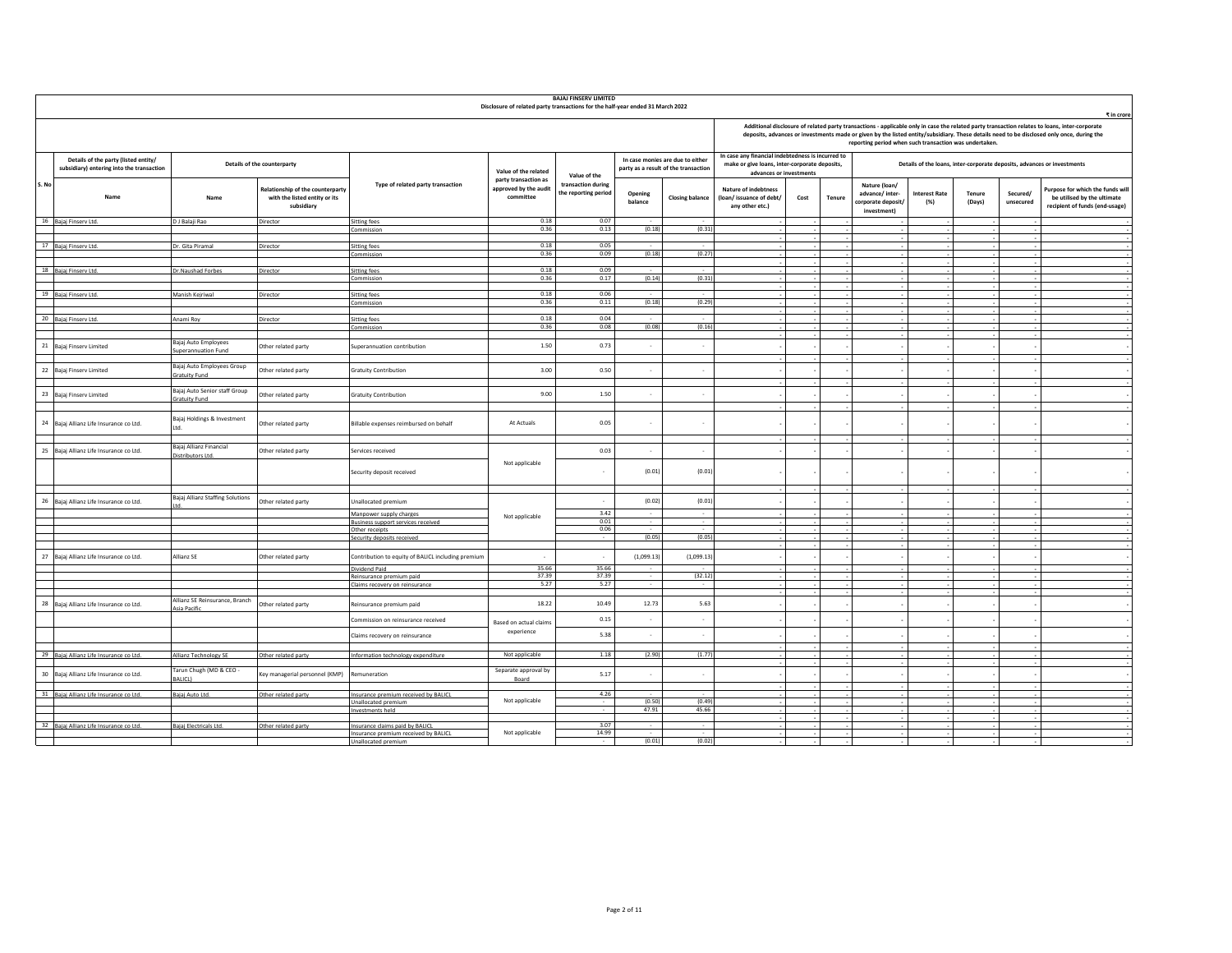|       |                                                                                   |                                                                                                        |                                                                                 |                                                                     | Disclosure of related party transactions for the half-year ended 31 March 2022 | <b>BAJAJ FINSERV LIMITED</b>               |                                      |                                                                          |                                                                                                                               |      |        |                                                                      |                              |                         |                       | ₹ in crore                                                                                                                                                                                                                                                                                 |
|-------|-----------------------------------------------------------------------------------|--------------------------------------------------------------------------------------------------------|---------------------------------------------------------------------------------|---------------------------------------------------------------------|--------------------------------------------------------------------------------|--------------------------------------------|--------------------------------------|--------------------------------------------------------------------------|-------------------------------------------------------------------------------------------------------------------------------|------|--------|----------------------------------------------------------------------|------------------------------|-------------------------|-----------------------|--------------------------------------------------------------------------------------------------------------------------------------------------------------------------------------------------------------------------------------------------------------------------------------------|
|       |                                                                                   |                                                                                                        |                                                                                 |                                                                     |                                                                                |                                            |                                      |                                                                          |                                                                                                                               |      |        | reporting period when such transaction was undertaken.               |                              |                         |                       | Additional disclosure of related party transactions - applicable only in case the related party transaction relates to loans, inter-corporate<br>deposits, advances or investments made or given by the listed entity/subsidiary. These details need to be disclosed only once, during the |
|       | Details of the party (listed entity/<br>subsidiary) entering into the transaction |                                                                                                        | Details of the counterparty                                                     |                                                                     | Value of the related<br>party transaction as                                   | Value of the                               |                                      | In case monies are due to either<br>party as a result of the transaction | In case any financial indebtedness is incurred to<br>make or give loans, inter-corporate deposits,<br>advances or investments |      |        |                                                                      |                              |                         |                       | Details of the loans, inter-corporate deposits, advances or investments                                                                                                                                                                                                                    |
| S. No | Name                                                                              | Name                                                                                                   | Relationship of the counterparty<br>with the listed entity or its<br>subsidiary | Type of related party transaction                                   | approved by the audit<br>committee                                             | transaction during<br>the reporting period | Opening<br>balance                   | <b>Closing balance</b>                                                   | <b>Nature of indebtness</b><br>(loan/issuance of debt/<br>any other etc.)                                                     | Cost | Tenure | Nature (loan/<br>advance/inter-<br>corporate deposit/<br>investment) | <b>Interest Rate</b><br>(% ) | <b>Tenure</b><br>(Days) | Secured/<br>unsecured | Purpose for which the funds will<br>be utilised by the ultimate<br>recipient of funds (end-usage)                                                                                                                                                                                          |
|       |                                                                                   |                                                                                                        |                                                                                 |                                                                     |                                                                                | 4.49                                       |                                      |                                                                          |                                                                                                                               |      |        |                                                                      |                              |                         |                       |                                                                                                                                                                                                                                                                                            |
|       | 33 Bajaj Allianz Life Insurance co Ltd.                                           | Hind Musafir Agency Ltd.                                                                               | Other related party                                                             | Services received<br>Service Charges paid                           | Not applicable                                                                 | 0.10                                       |                                      | ٠                                                                        |                                                                                                                               |      |        |                                                                      |                              |                         |                       |                                                                                                                                                                                                                                                                                            |
|       |                                                                                   |                                                                                                        |                                                                                 |                                                                     |                                                                                |                                            |                                      |                                                                          |                                                                                                                               |      |        |                                                                      |                              |                         |                       |                                                                                                                                                                                                                                                                                            |
|       | 34 Bajaj Allianz Life Insurance co Ltd.                                           | Jamnalal Sons Private Ltd.                                                                             | Other related party                                                             | Security deposit                                                    | At Actuals                                                                     | 0.13                                       | 0.10                                 | 0.10                                                                     |                                                                                                                               |      |        |                                                                      |                              |                         |                       |                                                                                                                                                                                                                                                                                            |
|       |                                                                                   |                                                                                                        |                                                                                 | Rent and other expenses                                             |                                                                                |                                            |                                      |                                                                          |                                                                                                                               |      |        |                                                                      |                              |                         |                       |                                                                                                                                                                                                                                                                                            |
|       | 35 Bajaj Allianz Life Insurance co Ltd.                                           | Bajaj Allianz Life Insurance Co<br>Ltd Employees Group Gratuity<br>Cum Life Assurance Trust            | Other related party                                                             | Insurance premium received                                          | Not applicable                                                                 | 10.77                                      | ٠                                    | $\overline{\phantom{a}}$                                                 |                                                                                                                               |      |        |                                                                      |                              |                         |                       |                                                                                                                                                                                                                                                                                            |
|       |                                                                                   |                                                                                                        |                                                                                 | <b>Benefits Paid</b>                                                |                                                                                | 1.26                                       |                                      |                                                                          |                                                                                                                               |      |        |                                                                      |                              |                         |                       |                                                                                                                                                                                                                                                                                            |
|       |                                                                                   |                                                                                                        |                                                                                 | Fund reserve                                                        |                                                                                | 0.33                                       | (43.23)                              |                                                                          |                                                                                                                               |      |        |                                                                      |                              |                         |                       |                                                                                                                                                                                                                                                                                            |
|       |                                                                                   |                                                                                                        |                                                                                 | Provision for linked liabilities                                    |                                                                                |                                            |                                      | (52.28)                                                                  |                                                                                                                               |      |        |                                                                      |                              |                         |                       |                                                                                                                                                                                                                                                                                            |
|       | 36 Bajaj Finserv Direct Ltd.                                                      | <b>Rakesh Bhatt</b><br>(CEO - Bajaj Finserv Direct Ltd)                                                | Key managerial personnel (KMP)                                                  | Remuneration                                                        | Not applicable                                                                 | 4.43                                       |                                      | ٠                                                                        |                                                                                                                               |      |        |                                                                      |                              |                         |                       |                                                                                                                                                                                                                                                                                            |
|       | 37 Bajaj Finserv Health Ltd.                                                      | Devang Mody<br>(CEO - Bajaj Finserv Health Ltd)                                                        | Key managerial personnel (KMP)                                                  | Remuneration                                                        | Not applicable                                                                 | 15.17                                      |                                      | ٠                                                                        |                                                                                                                               |      |        |                                                                      |                              |                         |                       |                                                                                                                                                                                                                                                                                            |
|       | 38 Bajaj Finserv Asset Management Co Ltd.                                         | Bajaj Holdings & Investment                                                                            | Other related party                                                             | Business support services received                                  | Not applicable                                                                 | 0.13                                       |                                      |                                                                          |                                                                                                                               |      |        |                                                                      |                              |                         |                       |                                                                                                                                                                                                                                                                                            |
|       |                                                                                   |                                                                                                        |                                                                                 |                                                                     |                                                                                |                                            |                                      |                                                                          |                                                                                                                               |      |        |                                                                      |                              |                         |                       |                                                                                                                                                                                                                                                                                            |
| 39    | Bajaj Allianz General Insurance Co Ltd.                                           | Bajaj Holdings & Investment                                                                            | Other related party                                                             | Other payments<br>Insurance premium received by BAGICL              | At Actuals                                                                     | 0.05<br>0.05                               |                                      | $\overline{\phantom{a}}$                                                 |                                                                                                                               |      |        |                                                                      |                              |                         |                       |                                                                                                                                                                                                                                                                                            |
|       |                                                                                   |                                                                                                        |                                                                                 | Unallocated premium                                                 | Not applicable                                                                 |                                            | (0.02)                               | (1.25)                                                                   |                                                                                                                               |      |        |                                                                      |                              |                         |                       |                                                                                                                                                                                                                                                                                            |
|       |                                                                                   |                                                                                                        |                                                                                 |                                                                     |                                                                                |                                            |                                      |                                                                          |                                                                                                                               |      |        |                                                                      |                              |                         |                       |                                                                                                                                                                                                                                                                                            |
|       | 40 Bajaj Allianz General Insurance Co Ltd.                                        | Bajaj Allianz Financial<br>Distributors Ltd.                                                           | Other related party                                                             | Insurance premium received by BAGICL                                | Not applicable                                                                 | 0.02<br>0.08                               | $\overline{\phantom{a}}$             | $\overline{\phantom{a}}$<br>$\overline{\phantom{a}}$                     |                                                                                                                               |      |        |                                                                      |                              |                         |                       |                                                                                                                                                                                                                                                                                            |
|       |                                                                                   |                                                                                                        |                                                                                 | Insurance commission paid by BAGICL<br><b>Jnallocated premium</b>   |                                                                                |                                            | (0.00)                               |                                                                          |                                                                                                                               |      |        |                                                                      |                              |                         |                       |                                                                                                                                                                                                                                                                                            |
|       |                                                                                   |                                                                                                        |                                                                                 | Security deposit received                                           |                                                                                | $\sim$                                     | (0.00)                               | (0.00)                                                                   |                                                                                                                               |      |        |                                                                      |                              |                         |                       |                                                                                                                                                                                                                                                                                            |
|       |                                                                                   | Bajaj Allianz Staffing Solutions                                                                       |                                                                                 |                                                                     |                                                                                |                                            |                                      |                                                                          |                                                                                                                               |      |        |                                                                      |                              |                         |                       |                                                                                                                                                                                                                                                                                            |
|       | 41 Bajaj Allianz General Insurance Co Ltd.                                        |                                                                                                        | Other related party                                                             | nsurance premium received by BAGICL                                 | Not applicable                                                                 | 1.02                                       | $\overline{a}$                       | $\overline{\phantom{a}}$                                                 |                                                                                                                               |      |        |                                                                      |                              |                         |                       |                                                                                                                                                                                                                                                                                            |
|       |                                                                                   |                                                                                                        |                                                                                 | Manpower supply charges<br>Unallocated premium                      |                                                                                | 40.34                                      | (0.03)                               | (0.06)                                                                   |                                                                                                                               |      |        |                                                                      |                              |                         |                       |                                                                                                                                                                                                                                                                                            |
|       |                                                                                   |                                                                                                        |                                                                                 |                                                                     |                                                                                |                                            |                                      |                                                                          |                                                                                                                               |      |        |                                                                      |                              |                         |                       |                                                                                                                                                                                                                                                                                            |
|       | 42 Bajaj Allianz General Insurance Co Ltd.                                        | Allianz Services Private Ltd.<br>(Previously Allianz Cornhill<br>Information Services Privated<br>f.ht | Other related party                                                             | Insurance premium received                                          | Not applicable                                                                 | 0.17                                       | (0.09)                               | (0.10)                                                                   |                                                                                                                               |      |        |                                                                      |                              |                         |                       |                                                                                                                                                                                                                                                                                            |
|       |                                                                                   |                                                                                                        |                                                                                 |                                                                     |                                                                                |                                            |                                      |                                                                          |                                                                                                                               |      |        |                                                                      |                              |                         |                       |                                                                                                                                                                                                                                                                                            |
|       | 43 Bajaj Allianz General Insurance Co Ltd.                                        | Allianz SE                                                                                             | Other related party                                                             | Contribution to equity of BAGICL including premium<br>Dividend Paid | Separate approval by                                                           | 32.10                                      | (195.27)<br>$\overline{\phantom{a}}$ | (195.27)<br>$\cdot$                                                      |                                                                                                                               |      |        |                                                                      |                              |                         |                       |                                                                                                                                                                                                                                                                                            |
|       |                                                                                   |                                                                                                        |                                                                                 |                                                                     | Board                                                                          |                                            |                                      |                                                                          |                                                                                                                               |      |        |                                                                      |                              |                         |                       |                                                                                                                                                                                                                                                                                            |
|       | 44 Bajaj Allianz General Insurance Co Ltd.                                        | <b>AGCS Marine Insurance</b><br>ompany                                                                 | Other related party                                                             | Claims recovery on reinsurance                                      | Not applicable                                                                 | 0.14                                       |                                      | 0.14                                                                     |                                                                                                                               |      |        |                                                                      |                              |                         |                       |                                                                                                                                                                                                                                                                                            |
|       | 45 Bajaj Allianz General Insurance Co Ltd.                                        | Allianz Global Risks US                                                                                | Other related party                                                             | Reinsurance premium paid                                            |                                                                                | 39.15                                      | (167.42)                             | (18.39)                                                                  |                                                                                                                               |      |        |                                                                      |                              |                         |                       |                                                                                                                                                                                                                                                                                            |
|       |                                                                                   | nsurance Company                                                                                       |                                                                                 |                                                                     | Not applicable                                                                 | 4.90                                       | $\overline{a}$                       | $\overline{\phantom{a}}$                                                 |                                                                                                                               |      |        |                                                                      |                              |                         |                       |                                                                                                                                                                                                                                                                                            |
|       |                                                                                   |                                                                                                        |                                                                                 | Commission on reinsurance premium<br>Claims recovery on reinsurance |                                                                                | 80.30                                      | $\sim$                               | $\overline{\phantom{a}}$                                                 |                                                                                                                               |      |        |                                                                      |                              |                         |                       |                                                                                                                                                                                                                                                                                            |
|       |                                                                                   |                                                                                                        |                                                                                 |                                                                     |                                                                                |                                            |                                      |                                                                          |                                                                                                                               |      |        |                                                                      |                              |                         |                       |                                                                                                                                                                                                                                                                                            |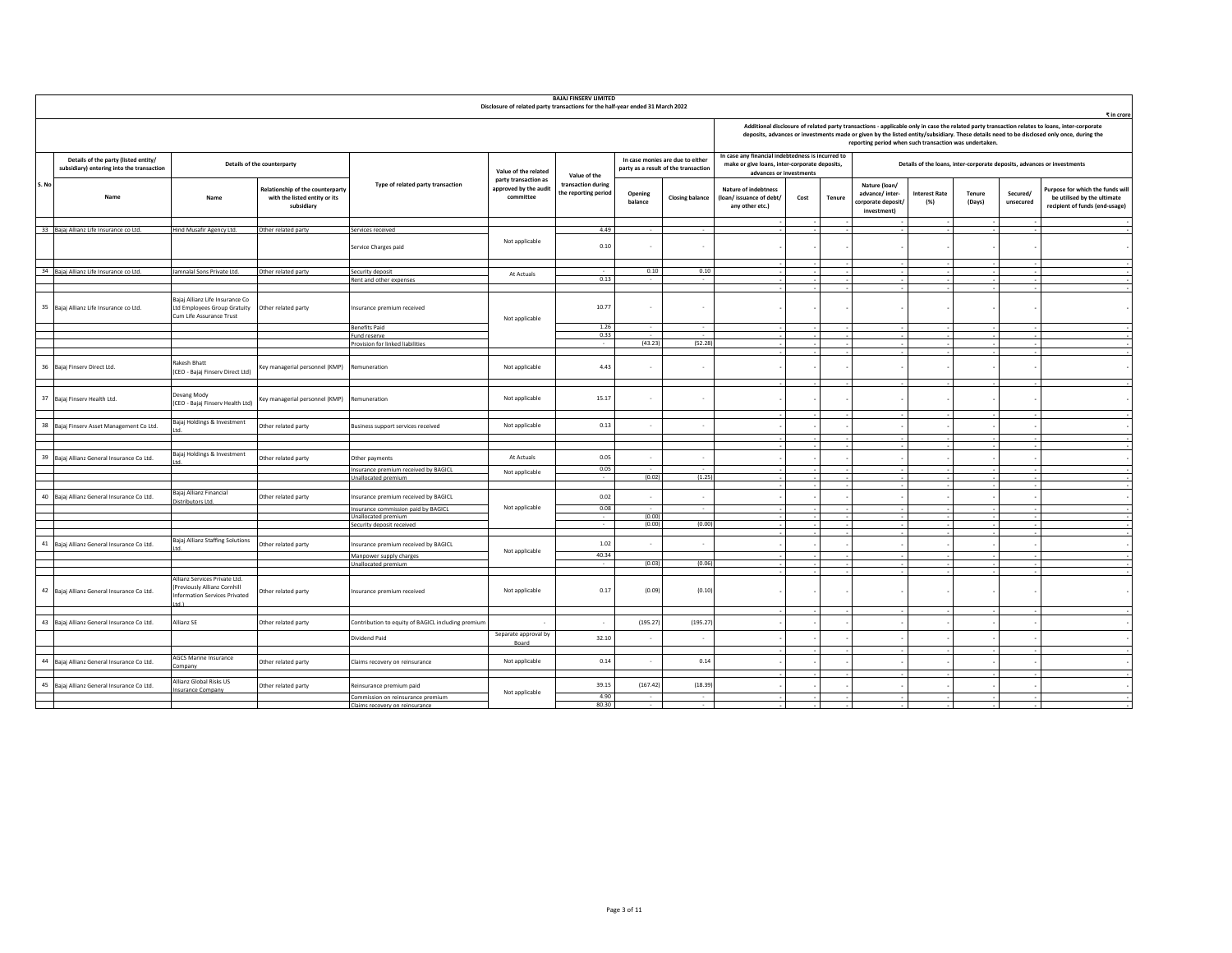|                                                                                   |                                                                                                                                   |                                                                                 |                                                                         | Disclosure of related party transactions for the half-year ended 31 March 2022 | <b>BAJAJ FINSERV LIMITED</b>               |                    |                                                                          |                                                                                                                               |      |        |                                                                       |                                                                         |                  |                       | ₹ in crore                                                                                                                                                                                                                                                                                 |
|-----------------------------------------------------------------------------------|-----------------------------------------------------------------------------------------------------------------------------------|---------------------------------------------------------------------------------|-------------------------------------------------------------------------|--------------------------------------------------------------------------------|--------------------------------------------|--------------------|--------------------------------------------------------------------------|-------------------------------------------------------------------------------------------------------------------------------|------|--------|-----------------------------------------------------------------------|-------------------------------------------------------------------------|------------------|-----------------------|--------------------------------------------------------------------------------------------------------------------------------------------------------------------------------------------------------------------------------------------------------------------------------------------|
|                                                                                   |                                                                                                                                   |                                                                                 |                                                                         |                                                                                |                                            |                    |                                                                          |                                                                                                                               |      |        | reporting period when such transaction was undertaken.                |                                                                         |                  |                       | Additional disclosure of related party transactions - applicable only in case the related party transaction relates to loans, inter-corporate<br>deposits, advances or investments made or given by the listed entity/subsidiary. These details need to be disclosed only once, during the |
| Details of the party (listed entity/<br>subsidiary) entering into the transaction |                                                                                                                                   | Details of the counterparty                                                     |                                                                         | Value of the related                                                           | Value of the                               |                    | In case monies are due to either<br>party as a result of the transaction | In case any financial indebtedness is incurred to<br>make or give loans, inter-corporate deposits,<br>advances or investments |      |        |                                                                       | Details of the loans, inter-corporate deposits, advances or investments |                  |                       |                                                                                                                                                                                                                                                                                            |
| S. No<br>Name                                                                     | Name                                                                                                                              | Relationship of the counterparty<br>with the listed entity or its<br>subsidiary | Type of related party transaction                                       | party transaction as<br>approved by the audit<br>committee                     | transaction during<br>the reporting period | Opening<br>balance | <b>Closing balance</b>                                                   | <b>Nature of indebtness</b><br>(loan/issuance of debt/<br>any other etc.)                                                     | Cost | Tenure | Nature (loan/<br>advance/ inter-<br>corporate deposit/<br>investment) | <b>Interest Rate</b><br>(% )                                            | Tenure<br>(Days) | Secured/<br>unsecured | Purpose for which the funds will<br>be utilised by the ultimate<br>recipient of funds (end-usage)                                                                                                                                                                                          |
| 46<br>Bajaj Allianz General Insurance Co Ltd.                                     | Allianz Global Corporate &<br>Speciality SE, UK                                                                                   | Other related party                                                             | deinsurance premium paid                                                | Not applicable                                                                 |                                            | 0.34               | 0.73                                                                     |                                                                                                                               |      |        |                                                                       |                                                                         |                  |                       |                                                                                                                                                                                                                                                                                            |
|                                                                                   |                                                                                                                                   |                                                                                 | Commission on reinsurance received                                      |                                                                                | 0.39                                       |                    |                                                                          |                                                                                                                               |      |        |                                                                       |                                                                         |                  |                       |                                                                                                                                                                                                                                                                                            |
| 47<br>Bajaj Allianz General Insurance Co Ltd.                                     | Allianz Global Corporate &<br>Speciality SE, Munich                                                                               | Other related party                                                             | Reinsurance premium paid                                                | Not applicable                                                                 | 68.10                                      | (12.55)            | (43.38)                                                                  |                                                                                                                               |      |        |                                                                       |                                                                         |                  |                       |                                                                                                                                                                                                                                                                                            |
|                                                                                   |                                                                                                                                   |                                                                                 | Commission on reinsurance received<br>Claims recovery on reinsurance    |                                                                                | 12.84<br>29.48                             |                    | $\sim$<br>$\sim$                                                         |                                                                                                                               |      |        |                                                                       |                                                                         |                  |                       |                                                                                                                                                                                                                                                                                            |
|                                                                                   |                                                                                                                                   |                                                                                 |                                                                         |                                                                                |                                            |                    |                                                                          |                                                                                                                               |      |        |                                                                       |                                                                         |                  |                       |                                                                                                                                                                                                                                                                                            |
| 48<br>Bajaj Allianz General Insurance Co Ltd.                                     | Allianz Global Corporate &<br>Speciality SE, India Branch                                                                         | Other related party                                                             | Reinsurance premium paid                                                | Not applicable                                                                 | 24.57                                      | (27.66)            | (6.13)                                                                   |                                                                                                                               |      |        |                                                                       |                                                                         |                  |                       |                                                                                                                                                                                                                                                                                            |
|                                                                                   |                                                                                                                                   |                                                                                 | Commission on reinsurance premium                                       |                                                                                | 4.37<br>3.15                               | (0.00)             | $\sim$                                                                   |                                                                                                                               |      |        |                                                                       |                                                                         |                  |                       |                                                                                                                                                                                                                                                                                            |
|                                                                                   |                                                                                                                                   |                                                                                 | Claims recovery on reinsurance                                          |                                                                                |                                            |                    |                                                                          |                                                                                                                               |      |        |                                                                       |                                                                         |                  |                       |                                                                                                                                                                                                                                                                                            |
| 49<br>Bajaj Allianz General Insurance Co Ltd.                                     | Allianz SE Reinsurance, Branch<br>Asia Pacific                                                                                    | Other related party                                                             | Reinsurance premium paid                                                | 34.51                                                                          | 13.23                                      | (4.31)             | (1.03)                                                                   |                                                                                                                               |      |        |                                                                       |                                                                         |                  |                       |                                                                                                                                                                                                                                                                                            |
|                                                                                   |                                                                                                                                   |                                                                                 | Commission on reinsurance received                                      | 10.20                                                                          | 3.92                                       |                    |                                                                          |                                                                                                                               |      |        |                                                                       |                                                                         |                  |                       |                                                                                                                                                                                                                                                                                            |
|                                                                                   |                                                                                                                                   |                                                                                 | Claims recovery on reinsurance                                          | Based on actual claims                                                         | 6.19                                       |                    | $\overline{\phantom{a}}$                                                 |                                                                                                                               |      |        |                                                                       |                                                                         |                  |                       |                                                                                                                                                                                                                                                                                            |
|                                                                                   |                                                                                                                                   |                                                                                 |                                                                         | experience                                                                     |                                            |                    |                                                                          |                                                                                                                               |      |        |                                                                       |                                                                         |                  |                       |                                                                                                                                                                                                                                                                                            |
| 50 Bajaj Allianz General Insurance Co Ltd.                                        | Allianz Global Corporate &<br>Speciality AG Singapore<br>(Previously known as Allianz<br>Insurance Company of<br>Singapore - PTE) | Other related party                                                             | Reinsurance premium paid                                                | Not applicable                                                                 |                                            | 0.99               | (1.02)                                                                   |                                                                                                                               |      |        |                                                                       |                                                                         |                  |                       |                                                                                                                                                                                                                                                                                            |
|                                                                                   | Allianz Global Corporate &                                                                                                        |                                                                                 |                                                                         | Not applicable                                                                 | $\overline{\phantom{a}}$                   | (0.71)             | (0.64)                                                                   |                                                                                                                               |      |        |                                                                       |                                                                         |                  |                       |                                                                                                                                                                                                                                                                                            |
| 51<br>Bajaj Allianz General Insurance Co Ltd.                                     | Speciality SE, France                                                                                                             | Other related party                                                             | Reinsurance premium paid                                                |                                                                                |                                            |                    |                                                                          |                                                                                                                               |      |        |                                                                       |                                                                         |                  |                       |                                                                                                                                                                                                                                                                                            |
| 52<br>Bajaj Allianz General Insurance Co Ltd.                                     | Euler Hermes Europe,<br>Singapore Branch                                                                                          | Other related party                                                             | einsurance premium paid                                                 |                                                                                | 5.22                                       | (2.05)             | (3.86)                                                                   |                                                                                                                               |      |        |                                                                       |                                                                         |                  |                       |                                                                                                                                                                                                                                                                                            |
|                                                                                   |                                                                                                                                   |                                                                                 | Commission on reinsurance received                                      | Not applicable                                                                 | 0.74<br>(0.08)                             | $\sim$             | $\sim$<br>Τ                                                              |                                                                                                                               |      |        |                                                                       |                                                                         |                  |                       |                                                                                                                                                                                                                                                                                            |
|                                                                                   |                                                                                                                                   |                                                                                 | Claims recovery on reinsurance<br>Billable expenses recovered on behalf |                                                                                | 0.36                                       |                    |                                                                          |                                                                                                                               |      |        |                                                                       |                                                                         |                  |                       |                                                                                                                                                                                                                                                                                            |
|                                                                                   |                                                                                                                                   |                                                                                 | Other receivables                                                       |                                                                                | $\sim$                                     | 1.99               | 2.59                                                                     |                                                                                                                               |      |        |                                                                       |                                                                         |                  |                       |                                                                                                                                                                                                                                                                                            |
|                                                                                   |                                                                                                                                   |                                                                                 |                                                                         |                                                                                |                                            |                    |                                                                          |                                                                                                                               |      |        |                                                                       |                                                                         |                  |                       |                                                                                                                                                                                                                                                                                            |
| 53<br>Bajaj Allianz General Insurance Co Ltd.                                     | Allianz Technology<br>SE(Previously Allianz Managed<br>Operations & Services SE)                                                  | Other related party                                                             | License and maintenance fees paid                                       | Not applicable                                                                 | 1.45                                       | (3.29)             | (2.84)                                                                   |                                                                                                                               |      |        |                                                                       |                                                                         |                  |                       |                                                                                                                                                                                                                                                                                            |
|                                                                                   |                                                                                                                                   |                                                                                 | Billable expenses recovery                                              |                                                                                | 0.10                                       |                    | $\sim$                                                                   |                                                                                                                               |      |        |                                                                       |                                                                         |                  |                       |                                                                                                                                                                                                                                                                                            |
| 54<br>Bajaj Allianz General Insurance Co Ltd.                                     | Allianz Technlogy SE,<br>India(Previously Allianz<br>Managed Operations & Services<br>SE India)                                   | Other related party                                                             | Insurance premium received                                              | Not applicable                                                                 | 1.24                                       | (0.27)             | (0.23)                                                                   |                                                                                                                               |      |        |                                                                       |                                                                         |                  |                       |                                                                                                                                                                                                                                                                                            |
| 55 Bajaj Allianz General Insurance Co Ltd.                                        | Allianz Fire and Marine                                                                                                           | Other related party                                                             | Reinsurance premium paid                                                |                                                                                | 94.14                                      | (11.43)            | (75.85)                                                                  |                                                                                                                               |      |        |                                                                       |                                                                         |                  |                       |                                                                                                                                                                                                                                                                                            |
|                                                                                   | Insurance Japan Ltd                                                                                                               |                                                                                 |                                                                         | Not applicable                                                                 | 10.30                                      | $\sim$             | $\sim$                                                                   |                                                                                                                               |      |        |                                                                       |                                                                         |                  |                       |                                                                                                                                                                                                                                                                                            |
|                                                                                   |                                                                                                                                   |                                                                                 | Commission on reinsurance received<br>Claims recovery on reinsurance    |                                                                                | 5.75                                       |                    | $\sim$                                                                   |                                                                                                                               |      |        |                                                                       |                                                                         |                  |                       |                                                                                                                                                                                                                                                                                            |
|                                                                                   |                                                                                                                                   |                                                                                 |                                                                         |                                                                                |                                            |                    |                                                                          |                                                                                                                               |      |        |                                                                       |                                                                         |                  |                       |                                                                                                                                                                                                                                                                                            |
| 56<br>Bajaj Allianz General Insurance Co Ltd.                                     | AWP Assistance India Pvt.<br>Ltd.(Previously AGA Assistance<br>(India) Pvt. Ltd.)                                                 | Other related party                                                             | Insurance claims paid                                                   | Not applicable                                                                 | 5.40                                       |                    | ٠                                                                        |                                                                                                                               |      |        |                                                                       |                                                                         |                  |                       |                                                                                                                                                                                                                                                                                            |
|                                                                                   |                                                                                                                                   |                                                                                 | Premium received as an agent                                            |                                                                                | $\sim$                                     | 0.09               | (0.06)                                                                   |                                                                                                                               |      |        |                                                                       |                                                                         |                  |                       |                                                                                                                                                                                                                                                                                            |
|                                                                                   |                                                                                                                                   |                                                                                 | Billable expenses incurred on behalf                                    |                                                                                | $\sim$                                     | 0.01               | 0.28                                                                     |                                                                                                                               |      |        |                                                                       |                                                                         |                  |                       |                                                                                                                                                                                                                                                                                            |
|                                                                                   |                                                                                                                                   |                                                                                 | Commission paid                                                         |                                                                                | 0.38                                       |                    |                                                                          |                                                                                                                               |      |        |                                                                       |                                                                         |                  |                       |                                                                                                                                                                                                                                                                                            |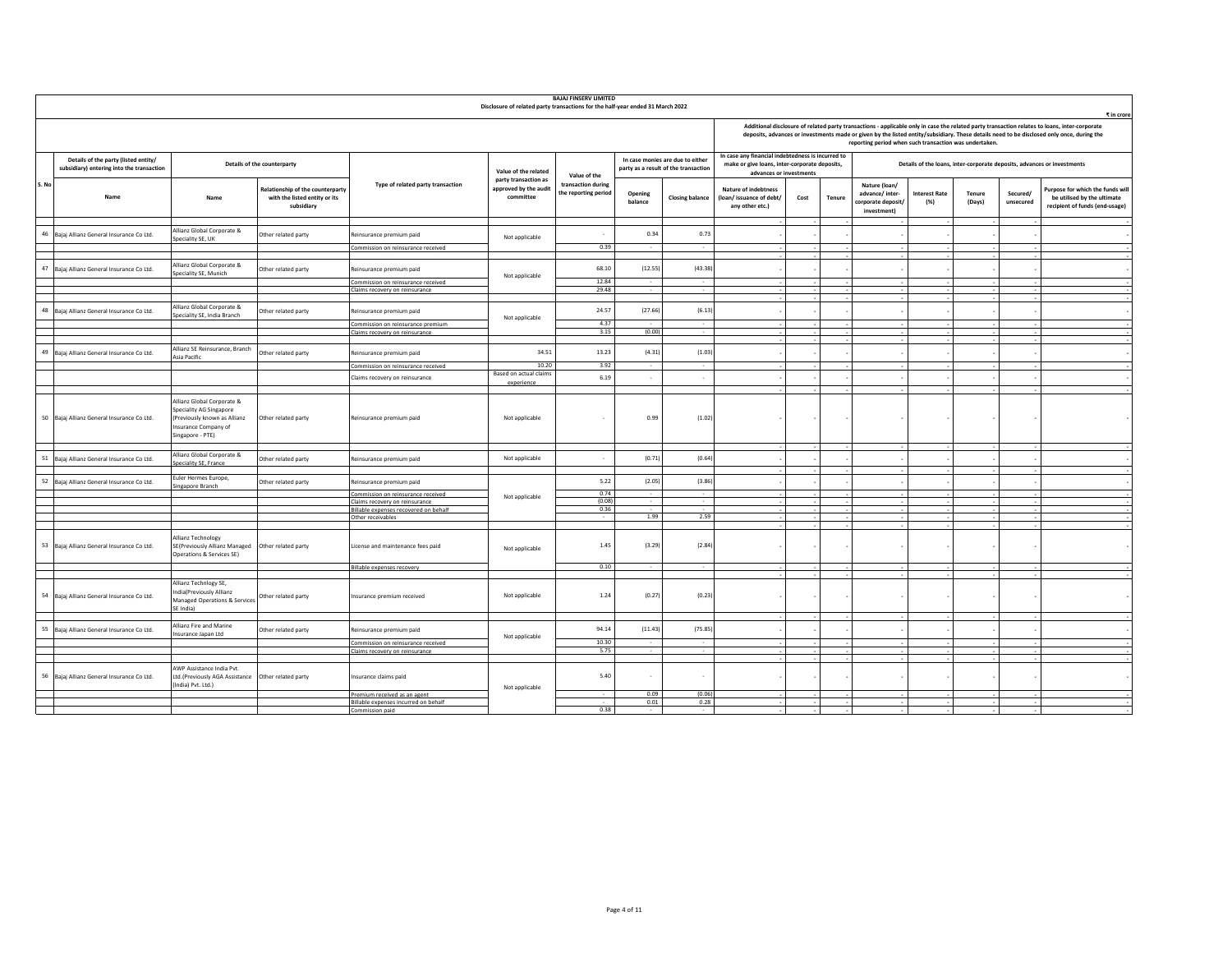|       |                                                                                   |                                                                                |                                                                                 |                                                                                     | Disclosure of related party transactions for the half-year ended 31 March 2022 | <b>BAJAJ FINSERV LIMITED</b>               |                               |                                                                          |                                                                                                                               |      |        |                                                                      |                              |                  |                       | ₹ in crore                                                                                                                                                                                                                                                                                 |
|-------|-----------------------------------------------------------------------------------|--------------------------------------------------------------------------------|---------------------------------------------------------------------------------|-------------------------------------------------------------------------------------|--------------------------------------------------------------------------------|--------------------------------------------|-------------------------------|--------------------------------------------------------------------------|-------------------------------------------------------------------------------------------------------------------------------|------|--------|----------------------------------------------------------------------|------------------------------|------------------|-----------------------|--------------------------------------------------------------------------------------------------------------------------------------------------------------------------------------------------------------------------------------------------------------------------------------------|
|       |                                                                                   |                                                                                |                                                                                 |                                                                                     |                                                                                |                                            |                               |                                                                          |                                                                                                                               |      |        | reporting period when such transaction was undertaken.               |                              |                  |                       | Additional disclosure of related party transactions - applicable only in case the related party transaction relates to loans, inter-corporate<br>deposits, advances or investments made or given by the listed entity/subsidiary. These details need to be disclosed only once, during the |
|       | Details of the party (listed entity/<br>subsidiary) entering into the transaction |                                                                                | Details of the counterparty                                                     |                                                                                     | Value of the related<br>party transaction as                                   | Value of the                               |                               | In case monies are due to either<br>party as a result of the transaction | In case any financial indebtedness is incurred to<br>make or give loans, inter-corporate deposits,<br>advances or investments |      |        |                                                                      |                              |                  |                       | Details of the loans, inter-corporate deposits, advances or investments                                                                                                                                                                                                                    |
| S. No | Name                                                                              | Name                                                                           | Relationship of the counterparty<br>with the listed entity or its<br>subsidiary | Type of related party transaction                                                   | approved by the audit<br>committee                                             | transaction during<br>the reporting period | Opening<br>balance            | <b>Closing balance</b>                                                   | Nature of indebtness<br>(loan/issuance of debt/<br>any other etc.)                                                            | Cost | Tenure | Nature (loan/<br>advance/inter-<br>corporate deposit/<br>investment) | <b>Interest Rate</b><br>(% ) | Tenure<br>(Days) | Secured/<br>unsecured | Purpose for which the funds will<br>be utilised by the ultimate<br>recipient of funds (end-usage)                                                                                                                                                                                          |
|       | 57 Bajaj Allianz General Insurance Co Ltd.                                        | AWP Services India Pvt. Ltd.(<br>Previously AGA Services (India)<br>Pvt. Ltd.) | Other related party                                                             | Insurance claims paid                                                               | Not applicable                                                                 | 4.56                                       |                               |                                                                          |                                                                                                                               |      |        |                                                                      |                              |                  |                       |                                                                                                                                                                                                                                                                                            |
|       |                                                                                   |                                                                                |                                                                                 | Other expenses paid                                                                 |                                                                                | 1.39                                       | (0.57)                        | $\overline{\phantom{a}}$                                                 |                                                                                                                               |      |        |                                                                      |                              |                  |                       |                                                                                                                                                                                                                                                                                            |
|       | 58 Bajaj Allianz General Insurance Co Ltd.                                        | Euler Hermes Services India Pvt                                                | Other related party                                                             | Credit risk assessment fees paid                                                    | Not applicable                                                                 | 0.49                                       |                               | 0.00                                                                     |                                                                                                                               |      |        |                                                                      |                              |                  |                       |                                                                                                                                                                                                                                                                                            |
|       | 59 Bajaj Allianz General Insurance Co Ltd.                                        | AWP P&C SA Saint Ouen Paris                                                    | Other related party                                                             | Reinsurance premium received                                                        | Not applicable                                                                 | 44.33                                      | (8.78)                        | (9.60)                                                                   |                                                                                                                               |      |        |                                                                      |                              |                  |                       |                                                                                                                                                                                                                                                                                            |
|       |                                                                                   |                                                                                |                                                                                 | Commission on reinsurance paid<br>Claims paid on reinsurance accepted               |                                                                                | 18.00<br>21.21                             | $\sim$                        | $\sim$                                                                   |                                                                                                                               |      |        |                                                                      |                              |                  |                       |                                                                                                                                                                                                                                                                                            |
|       |                                                                                   |                                                                                |                                                                                 | Other expenses paid                                                                 |                                                                                | 5.39                                       | $\sim$                        | $\overline{\phantom{a}}$                                                 |                                                                                                                               |      |        |                                                                      |                              |                  |                       |                                                                                                                                                                                                                                                                                            |
|       |                                                                                   |                                                                                |                                                                                 |                                                                                     |                                                                                |                                            |                               |                                                                          | $\sim$                                                                                                                        |      |        |                                                                      |                              |                  |                       |                                                                                                                                                                                                                                                                                            |
|       | 60 Bajaj Allianz General Insurance Co Ltd.                                        | Tapan Singhel (MD & CEO -<br>BAGICL)                                           | Key managerial personnel (KMP)                                                  | Remuneration                                                                        | Separate approval by<br>Board                                                  | 3.32                                       |                               |                                                                          | $\sim$                                                                                                                        |      |        |                                                                      |                              |                  |                       |                                                                                                                                                                                                                                                                                            |
|       | 61 Bajaj Allianz General Insurance Co Ltd.                                        | Bajaj Auto Ltd.                                                                | Other related party                                                             | Insurance premium received by BAGICL                                                |                                                                                | 3.24                                       | $\sim$                        | $\overline{\phantom{a}}$                                                 |                                                                                                                               |      |        |                                                                      |                              |                  |                       |                                                                                                                                                                                                                                                                                            |
|       |                                                                                   |                                                                                |                                                                                 | Insurance claims paid by BAGICL                                                     | At Actuals                                                                     | 13.21                                      | $\sim$                        |                                                                          |                                                                                                                               |      |        |                                                                      |                              |                  |                       |                                                                                                                                                                                                                                                                                            |
|       |                                                                                   |                                                                                |                                                                                 | Unallocated premium                                                                 |                                                                                |                                            | (0.12)                        | (10.66)                                                                  |                                                                                                                               |      |        |                                                                      |                              |                  |                       |                                                                                                                                                                                                                                                                                            |
|       | 62 Bajaj Allianz General Insurance Co Ltd.                                        | Bajaj Electricals Ltd.                                                         | Other related party                                                             |                                                                                     |                                                                                | 0.18                                       | $\sim$                        | $\sim$                                                                   |                                                                                                                               |      |        |                                                                      |                              |                  |                       |                                                                                                                                                                                                                                                                                            |
|       |                                                                                   |                                                                                |                                                                                 | Insurance claims paid by BAGIC<br>Insurance premium received by BAGIC               | At Actuals                                                                     | 0.21                                       | $\sim$                        | $\sim$                                                                   |                                                                                                                               |      |        |                                                                      |                              |                  |                       |                                                                                                                                                                                                                                                                                            |
|       |                                                                                   |                                                                                |                                                                                 | Unallocated premium                                                                 |                                                                                | $\overline{\phantom{a}}$                   | (0.38)                        | (7.60)                                                                   |                                                                                                                               |      |        |                                                                      |                              |                  |                       |                                                                                                                                                                                                                                                                                            |
|       |                                                                                   |                                                                                |                                                                                 |                                                                                     |                                                                                |                                            |                               |                                                                          |                                                                                                                               |      |        |                                                                      |                              |                  |                       |                                                                                                                                                                                                                                                                                            |
|       | 63 Bajaj Allianz General Insurance Co Ltd.                                        | Hind Musafir Agency Ltd.                                                       | Other related party                                                             | Services received<br>Insurance premium received by BAGIC                            | Not applicable                                                                 | 2.41<br>0.02                               | ٠<br>$\overline{\phantom{a}}$ | (0.22)                                                                   |                                                                                                                               |      |        |                                                                      |                              |                  |                       |                                                                                                                                                                                                                                                                                            |
|       | 64 Bajaj Allianz General Insurance Co Ltd.                                        | Mukand Ltd.                                                                    | ther related party                                                              | Insurance premium received by BAGIC                                                 |                                                                                | 1.58                                       |                               |                                                                          |                                                                                                                               |      |        |                                                                      |                              |                  |                       |                                                                                                                                                                                                                                                                                            |
|       |                                                                                   |                                                                                |                                                                                 | Insurance Claims paid by BAGIC                                                      | At Actuals                                                                     | 1.37                                       |                               | (0.70)                                                                   |                                                                                                                               |      |        |                                                                      |                              |                  |                       |                                                                                                                                                                                                                                                                                            |
|       |                                                                                   |                                                                                |                                                                                 | Unallocated premium                                                                 |                                                                                | $\overline{a}$                             | (0.09)                        |                                                                          |                                                                                                                               |      |        |                                                                      |                              |                  |                       |                                                                                                                                                                                                                                                                                            |
|       | 65 Bajaj Allianz General Insurance Co Ltd.                                        | Mukand Engineers Ltd.                                                          | Other related party                                                             | Insurance premium received by BAGIC                                                 |                                                                                | 0.23                                       | $\sim$                        | $\sim$                                                                   |                                                                                                                               |      |        |                                                                      |                              |                  |                       |                                                                                                                                                                                                                                                                                            |
|       |                                                                                   |                                                                                |                                                                                 | Insurance claims paid by BAGIC                                                      | At Actuals                                                                     | 0.04                                       |                               |                                                                          |                                                                                                                               |      |        |                                                                      |                              |                  |                       |                                                                                                                                                                                                                                                                                            |
|       |                                                                                   |                                                                                |                                                                                 | Unallocated premium                                                                 |                                                                                |                                            | (0.01)                        | (0.14)                                                                   |                                                                                                                               |      |        |                                                                      |                              |                  |                       |                                                                                                                                                                                                                                                                                            |
|       | 66 Bajaj Finserv Limited                                                          | Bajaj Allianz General Insurance<br>Co. Ltd.                                    | Subsidiary                                                                      | Contribution to equity (81,568,165 shares of ₹10<br>each)                           |                                                                                | $\overline{\phantom{a}}$                   | 81.57                         | 81.57                                                                    |                                                                                                                               |      |        |                                                                      |                              |                  |                       |                                                                                                                                                                                                                                                                                            |
|       |                                                                                   |                                                                                |                                                                                 | Dividend received                                                                   | 200.00                                                                         | 91.36<br>0.97                              | $\sim$                        | $\sim$                                                                   |                                                                                                                               |      |        |                                                                      |                              |                  |                       |                                                                                                                                                                                                                                                                                            |
|       |                                                                                   |                                                                                |                                                                                 | Rent received<br>Deposit received                                                   | 4.00<br>3.00                                                                   |                                            | (2.14)                        | $\sim$<br>(2.14)                                                         |                                                                                                                               |      |        |                                                                      |                              |                  |                       |                                                                                                                                                                                                                                                                                            |
|       |                                                                                   |                                                                                |                                                                                 | Insurance expense                                                                   | 3.00                                                                           | 0.16                                       | 0.17                          | 0.96                                                                     |                                                                                                                               |      |        |                                                                      |                              |                  |                       |                                                                                                                                                                                                                                                                                            |
|       |                                                                                   |                                                                                |                                                                                 | Business support service rendered                                                   | 15.00                                                                          | 6.25                                       |                               | 3.22                                                                     |                                                                                                                               |      |        |                                                                      |                              |                  |                       |                                                                                                                                                                                                                                                                                            |
|       |                                                                                   |                                                                                |                                                                                 | Protection fee for brand usage recovered                                            | 1.00                                                                           | 0.22<br>0.16                               |                               |                                                                          |                                                                                                                               |      |        |                                                                      |                              |                  |                       |                                                                                                                                                                                                                                                                                            |
|       |                                                                                   |                                                                                |                                                                                 | <b>Business support service received</b><br>Revenue expenses reimbursement received | 2.00<br>2.00                                                                   | 0.13                                       | $\sim$<br>$\sim$              | $\sim$<br>٠                                                              |                                                                                                                               |      |        |                                                                      |                              |                  |                       |                                                                                                                                                                                                                                                                                            |
|       |                                                                                   |                                                                                |                                                                                 | Purchase of Property, Plant & Equipment                                             | 0.12                                                                           | 0.08                                       | $\overline{\phantom{a}}$      | $\sim$                                                                   |                                                                                                                               |      |        |                                                                      |                              |                  |                       |                                                                                                                                                                                                                                                                                            |
|       |                                                                                   |                                                                                |                                                                                 |                                                                                     |                                                                                |                                            |                               |                                                                          |                                                                                                                               |      |        |                                                                      |                              |                  |                       |                                                                                                                                                                                                                                                                                            |
|       | 67 Bajaj Finserv Limited                                                          | Bajaj Allianz Life Insurance Co.                                               | Subsidiary                                                                      | Contribution to equity (111,524,660 shares of ₹10<br>each)                          |                                                                                | 101.49                                     | 111.52                        | 111.52                                                                   |                                                                                                                               |      |        |                                                                      |                              |                  |                       |                                                                                                                                                                                                                                                                                            |
|       |                                                                                   |                                                                                |                                                                                 | Dividend received<br>Business support service rendered                              | 200.00<br>17.00                                                                | 6.38                                       | $\sim$                        | $\sim$                                                                   |                                                                                                                               |      |        |                                                                      |                              |                  |                       |                                                                                                                                                                                                                                                                                            |
|       |                                                                                   |                                                                                |                                                                                 | Protection fee for brand usage recovered                                            | 1.00                                                                           | 0.22                                       | $\sim$                        | $\sim$                                                                   |                                                                                                                               |      |        |                                                                      |                              |                  |                       |                                                                                                                                                                                                                                                                                            |
|       |                                                                                   |                                                                                |                                                                                 | <b>Insurance Expense</b>                                                            | 2.00                                                                           | 0.18                                       | $\sim$                        | $\sim$                                                                   |                                                                                                                               |      |        |                                                                      |                              |                  |                       |                                                                                                                                                                                                                                                                                            |
|       |                                                                                   |                                                                                |                                                                                 | Security Deposit Paid                                                               | 0.10                                                                           | $\overline{\phantom{a}}$                   | 0.06                          | 0.06                                                                     |                                                                                                                               |      |        |                                                                      |                              |                  | $\sim$                |                                                                                                                                                                                                                                                                                            |
|       |                                                                                   |                                                                                |                                                                                 | Revenue expenses reimbursement received                                             | 2.00<br>2.00                                                                   | 0.13<br>0.24                               | $\sim$                        |                                                                          |                                                                                                                               |      |        |                                                                      |                              |                  |                       |                                                                                                                                                                                                                                                                                            |
|       |                                                                                   |                                                                                |                                                                                 | Business support service received<br>Rent Paid                                      | 0.50                                                                           | 0.06                                       |                               |                                                                          |                                                                                                                               |      |        |                                                                      |                              |                  |                       |                                                                                                                                                                                                                                                                                            |
|       |                                                                                   |                                                                                |                                                                                 |                                                                                     |                                                                                |                                            |                               |                                                                          |                                                                                                                               |      |        |                                                                      |                              |                  |                       |                                                                                                                                                                                                                                                                                            |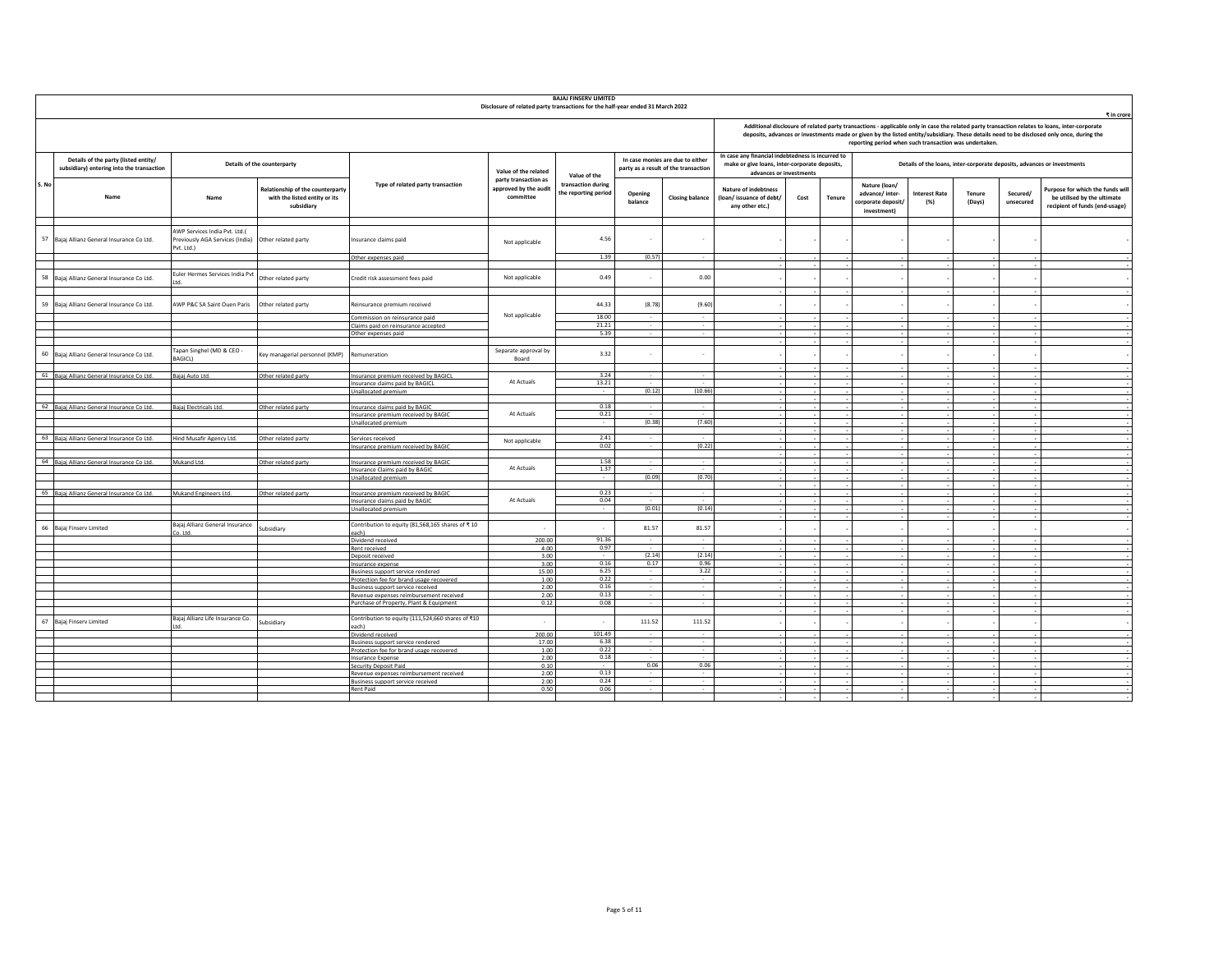|       |                                                                                   |                                           |                                                                                 |                                                                                 | Disclosure of related party transactions for the half-year ended 31 March 2022 | <b>BAJAJ FINSERV LIMITED</b>               |                          |                                                                          |                                                                                                                               |      |        |                                                                           |                                                                         |                         |                       |                                                                                                                                                                                                                                                                                                          |
|-------|-----------------------------------------------------------------------------------|-------------------------------------------|---------------------------------------------------------------------------------|---------------------------------------------------------------------------------|--------------------------------------------------------------------------------|--------------------------------------------|--------------------------|--------------------------------------------------------------------------|-------------------------------------------------------------------------------------------------------------------------------|------|--------|---------------------------------------------------------------------------|-------------------------------------------------------------------------|-------------------------|-----------------------|----------------------------------------------------------------------------------------------------------------------------------------------------------------------------------------------------------------------------------------------------------------------------------------------------------|
|       |                                                                                   |                                           |                                                                                 |                                                                                 |                                                                                |                                            |                          |                                                                          |                                                                                                                               |      |        | reporting period when such transaction was undertaken.                    |                                                                         |                         |                       | ₹ in crore<br>Additional disclosure of related party transactions - applicable only in case the related party transaction relates to loans, inter-corporate<br>deposits, advances or investments made or given by the listed entity/subsidiary. These details need to be disclosed only once, during the |
|       | Details of the party (listed entity/<br>subsidiary) entering into the transaction |                                           | Details of the counterparty                                                     |                                                                                 | Value of the related                                                           | Value of the                               |                          | In case monies are due to either<br>party as a result of the transaction | In case any financial indebtedness is incurred to<br>make or give loans, inter-corporate deposits,<br>advances or investments |      |        |                                                                           | Details of the loans, inter-corporate deposits, advances or investments |                         |                       |                                                                                                                                                                                                                                                                                                          |
| S. No | Name                                                                              | Name                                      | Relationship of the counterparty<br>with the listed entity or its<br>subsidiary | Type of related party transaction                                               | party transaction as<br>approved by the audit<br>committee                     | transaction during<br>the reporting period | Opening<br>balance       | <b>Closing balance</b>                                                   | <b>Nature of indebtness</b><br>(loan/issuance of debt/<br>any other etc.)                                                     | Cost | Tenure | Nature (loan/<br>advance/inter-<br>corporate deposit,<br>investment)      | <b>Interest Rate</b><br>(% )                                            | <b>Tenure</b><br>(Days) | Secured/<br>unsecured | Purpose for which the funds will<br>be utilised by the ultimate<br>recipient of funds (end-usage)                                                                                                                                                                                                        |
| 68    | Bajaj Finserv Limited                                                             | Bajaj Finance Ltd                         | subsidiary                                                                      | Contribution to equity (317,816,130 shares of ₹2<br>each)                       |                                                                                | $\sim$                                     | 1,910.73                 | 1,910.73                                                                 |                                                                                                                               |      |        |                                                                           |                                                                         |                         |                       |                                                                                                                                                                                                                                                                                                          |
|       |                                                                                   |                                           |                                                                                 | nvestment in non-convertible debentures /<br>Commercial Paper                   |                                                                                | $\overline{\phantom{a}}$                   | 720.00                   | 685.00                                                                   |                                                                                                                               |      |        |                                                                           |                                                                         |                         |                       |                                                                                                                                                                                                                                                                                                          |
|       |                                                                                   |                                           |                                                                                 | Redemption of Non-convertible Debenture                                         | 350.00                                                                         | 35.00                                      |                          |                                                                          |                                                                                                                               |      |        |                                                                           |                                                                         |                         |                       |                                                                                                                                                                                                                                                                                                          |
|       |                                                                                   |                                           |                                                                                 | nterest received on non-convertible debentures                                  | 100.00                                                                         | 8.01                                       | $\sim$                   | $\cdot$                                                                  |                                                                                                                               |      |        |                                                                           |                                                                         |                         |                       |                                                                                                                                                                                                                                                                                                          |
|       |                                                                                   |                                           |                                                                                 | Business support services received                                              | 4.00                                                                           | 0.70                                       |                          |                                                                          |                                                                                                                               |      |        |                                                                           |                                                                         |                         |                       |                                                                                                                                                                                                                                                                                                          |
|       |                                                                                   |                                           |                                                                                 | Business support services rendered<br>Protection fee for brand usage recovered  | 53.00<br>1.00                                                                  | 19.07<br>0.30                              | $\sim$                   | $\sim$                                                                   |                                                                                                                               |      |        |                                                                           |                                                                         |                         |                       |                                                                                                                                                                                                                                                                                                          |
|       |                                                                                   |                                           |                                                                                 | Interest accrued but not due                                                    | Not applicable                                                                 |                                            | 20.66                    | 38.65                                                                    |                                                                                                                               |      |        |                                                                           |                                                                         |                         |                       |                                                                                                                                                                                                                                                                                                          |
|       |                                                                                   |                                           |                                                                                 | Purchase of Property, Plant & Equipment                                         | 0.50                                                                           | 0.01                                       |                          |                                                                          |                                                                                                                               |      |        |                                                                           |                                                                         |                         |                       |                                                                                                                                                                                                                                                                                                          |
| 69    | Bajaj Finserv Limited                                                             | Bajaj Finserv Direct Ltd.                 | Subsidiary                                                                      | Contribution to equity (2,500,000 shares of ₹10                                 |                                                                                | $\sim$                                     | 2.50                     | 2.50                                                                     |                                                                                                                               |      |        |                                                                           |                                                                         |                         |                       |                                                                                                                                                                                                                                                                                                          |
|       |                                                                                   |                                           |                                                                                 | each)<br>Deemed equity at cost for Bajaj Finserv Direct Ltd.                    | 346.84                                                                         | 341.84                                     | 181.10                   | 522.94                                                                   |                                                                                                                               |      |        | Investments<br><i>(compulsorily</i><br>convertible into<br>equity shares) | Not Applicable                                                          | Not Applicable          | Not<br>Applicable     | <b>Business purpose</b>                                                                                                                                                                                                                                                                                  |
|       |                                                                                   |                                           |                                                                                 | <b>Business Support Service rendered</b>                                        | 18.00                                                                          | 2.15                                       |                          | 0.06                                                                     |                                                                                                                               |      |        |                                                                           |                                                                         |                         |                       |                                                                                                                                                                                                                                                                                                          |
|       |                                                                                   |                                           |                                                                                 | Revenue expenses reimbursement received<br>Employee car transfer                | 2.00<br>1.00                                                                   |                                            | $\sim$                   |                                                                          |                                                                                                                               |      |        |                                                                           |                                                                         |                         |                       |                                                                                                                                                                                                                                                                                                          |
|       |                                                                                   |                                           |                                                                                 |                                                                                 |                                                                                |                                            |                          |                                                                          |                                                                                                                               |      |        |                                                                           |                                                                         |                         |                       |                                                                                                                                                                                                                                                                                                          |
| 70    | Bajaj Finserv Limited                                                             | Bajaj Finserv Health Ltd.                 | Wholly owned subsidiary                                                         | Contribution to equity (2,499,994 shares of ₹10<br>each)                        |                                                                                | $\overline{\phantom{a}}$                   | 2.50                     | 2.50                                                                     |                                                                                                                               |      |        |                                                                           |                                                                         |                         |                       |                                                                                                                                                                                                                                                                                                          |
|       |                                                                                   |                                           |                                                                                 | Deemed equity at cost for Bajaj Finserv Health Ltd.                             | Not applicable                                                                 | 75.00                                      | 162.50                   | 237.50                                                                   |                                                                                                                               |      |        | Investments<br>(compulsorily<br>convertible into<br>equity shares)        | Not Applicable                                                          | Not Applicable          | Not<br>Applicable     | <b>Business purpose</b>                                                                                                                                                                                                                                                                                  |
|       |                                                                                   |                                           |                                                                                 | <b>Business Support Service rendered</b>                                        |                                                                                | 3.14                                       |                          | $\sim$                                                                   |                                                                                                                               |      |        |                                                                           |                                                                         |                         |                       |                                                                                                                                                                                                                                                                                                          |
| 71    | Bajaj Finserv Limited                                                             | Bajaj Finserv Ventures Ltd.               | Wholly owned subsidiary                                                         | Contribution to equity (2,500,000 shares of ₹10<br>each)                        |                                                                                | 2.45                                       | 0.05                     | 2.50                                                                     |                                                                                                                               |      |        | Investments in<br>equity shares                                           | Not Applicable                                                          | Not Applicable          | Not<br>Annlicable     | <b>Business purpose</b>                                                                                                                                                                                                                                                                                  |
|       |                                                                                   |                                           |                                                                                 | Deemed equity at cost for Bajaj Finserv Ventures<br>Ltd.                        | Not applicable                                                                 | 85.00                                      | $\overline{\phantom{a}}$ | 85.00                                                                    |                                                                                                                               |      |        | Investments<br><i>(compulsorily</i><br>convertible into<br>equity shares) | Not Applicable                                                          | Not Applicable          | Not<br>Applicable     | <b>Business purpose</b>                                                                                                                                                                                                                                                                                  |
|       |                                                                                   |                                           |                                                                                 | Revenue expenses reimbursement received                                         |                                                                                | 0.06                                       |                          |                                                                          |                                                                                                                               |      |        |                                                                           |                                                                         |                         |                       |                                                                                                                                                                                                                                                                                                          |
|       | 72 Bajaj Finserv Limited                                                          | <b>Baiai Finsery Asset</b>                | Wholly owned subsidiary                                                         | Contribution to equity (6,000,000 shares of ₹10<br>each)                        |                                                                                | 60.00                                      |                          | 60.00                                                                    |                                                                                                                               |      |        | <b>Investments in</b>                                                     | Not Applicable                                                          | Not Applicable          | Not<br>Applicable     | <b>Business purpose</b>                                                                                                                                                                                                                                                                                  |
|       |                                                                                   | Management Ltd.                           |                                                                                 | Revenue expenses reimbursement received                                         | Not applicable                                                                 | 0.58                                       | $\sim$                   | $\overline{\phantom{a}}$                                                 |                                                                                                                               |      |        | equity shares                                                             |                                                                         |                         |                       |                                                                                                                                                                                                                                                                                                          |
|       |                                                                                   |                                           |                                                                                 | Business support service rendered                                               |                                                                                | 1.37                                       |                          |                                                                          |                                                                                                                               |      |        |                                                                           |                                                                         |                         |                       |                                                                                                                                                                                                                                                                                                          |
|       | 73 Bajaj Finserv Limited                                                          | Baiai Finsery Mutual fund<br>Trustee Ltd. | Wholly owned subsidiary                                                         | Contribution to equity (50,000 shares of ₹10 each)                              | Not applicable                                                                 | 0.05                                       | $\cdot$                  | 0.05                                                                     |                                                                                                                               |      |        | Investments in<br>equity shares                                           | Not Applicable                                                          | Not Applicable          | Not<br>Applicable     | <b>Business purpose</b>                                                                                                                                                                                                                                                                                  |
|       | 74 Bajaj Finserv Limited                                                          | Bajaj Housing Finance Ltd.                | Subsidiary                                                                      | nvestment in non-convertible debentures /<br>commercial paper                   |                                                                                |                                            | 350.00                   | 350.00                                                                   |                                                                                                                               |      |        |                                                                           |                                                                         |                         |                       |                                                                                                                                                                                                                                                                                                          |
|       |                                                                                   |                                           |                                                                                 | Interest accrued but not due                                                    | Not applicable                                                                 |                                            | 8.82                     | 9.99                                                                     |                                                                                                                               |      |        |                                                                           |                                                                         |                         |                       |                                                                                                                                                                                                                                                                                                          |
|       |                                                                                   |                                           |                                                                                 | nterest received on non-convertible debentures                                  |                                                                                | 9.00                                       | $\cdot$                  | $\cdot$                                                                  |                                                                                                                               |      |        |                                                                           |                                                                         |                         |                       |                                                                                                                                                                                                                                                                                                          |
|       | 75 Bajaj Finance Ltd.                                                             | Bajaj Housing Finance Ltd.                | Wholly owned subsidiary                                                         | Investment in equity shares                                                     |                                                                                |                                            | 5.028.00                 | 5.028.00                                                                 |                                                                                                                               |      |        |                                                                           |                                                                         |                         |                       |                                                                                                                                                                                                                                                                                                          |
|       |                                                                                   |                                           |                                                                                 | Amount received under ESOP recharge                                             |                                                                                | 19.23                                      | $\mathbf{r}$             | $\overline{\phantom{a}}$                                                 |                                                                                                                               |      |        |                                                                           |                                                                         |                         |                       |                                                                                                                                                                                                                                                                                                          |
|       |                                                                                   |                                           |                                                                                 | arrangements<br>Loan portfolio assigned out                                     |                                                                                | 738.79                                     |                          |                                                                          |                                                                                                                               |      |        |                                                                           |                                                                         |                         |                       |                                                                                                                                                                                                                                                                                                          |
|       |                                                                                   |                                           |                                                                                 | Loan portfolio assigned in                                                      |                                                                                | 1,503.69                                   | $\sim$                   | $\sim$                                                                   |                                                                                                                               |      |        |                                                                           |                                                                         |                         |                       |                                                                                                                                                                                                                                                                                                          |
|       |                                                                                   |                                           |                                                                                 | Security deposit for leased premises<br>Business support charges paid           |                                                                                | 0.44                                       | 0.08<br>0.06             | 0.08                                                                     |                                                                                                                               |      |        |                                                                           |                                                                         |                         |                       |                                                                                                                                                                                                                                                                                                          |
|       |                                                                                   |                                           |                                                                                 | Business support charges received                                               |                                                                                | 3.67                                       | $\sim$                   | $\overline{\phantom{a}}$                                                 |                                                                                                                               |      |        |                                                                           |                                                                         |                         |                       |                                                                                                                                                                                                                                                                                                          |
|       |                                                                                   |                                           |                                                                                 | Rent expenses<br>Servicing fee paid                                             | Not applicable                                                                 | 0.10<br>19.71                              | (0.12)                   | $\sim$                                                                   |                                                                                                                               |      |        |                                                                           |                                                                         |                         |                       |                                                                                                                                                                                                                                                                                                          |
|       |                                                                                   |                                           |                                                                                 | Sourcing commission paid                                                        |                                                                                | 0.70                                       |                          |                                                                          |                                                                                                                               |      |        |                                                                           |                                                                         |                         |                       |                                                                                                                                                                                                                                                                                                          |
|       |                                                                                   |                                           |                                                                                 | Service asset income<br>Asset purchase                                          |                                                                                | 2.93<br>0.25                               | 4.29<br>(0.13)           | ٠<br>$\sim$                                                              |                                                                                                                               |      |        |                                                                           |                                                                         |                         |                       |                                                                                                                                                                                                                                                                                                          |
|       |                                                                                   |                                           |                                                                                 | Asset sale                                                                      |                                                                                | 0.03                                       | 0.12                     |                                                                          |                                                                                                                               |      |        |                                                                           |                                                                         |                         |                       |                                                                                                                                                                                                                                                                                                          |
|       |                                                                                   |                                           |                                                                                 | Inter corporate deposits accepted                                               |                                                                                | 2,400.00<br>2,400.00                       | $\sim$                   | $\sim$                                                                   |                                                                                                                               |      |        |                                                                           |                                                                         |                         |                       |                                                                                                                                                                                                                                                                                                          |
|       |                                                                                   |                                           |                                                                                 | Inter corporate deposits repaid<br>Interest accrued on Inter corporate deposits |                                                                                | 2.06                                       |                          |                                                                          |                                                                                                                               |      |        |                                                                           |                                                                         |                         |                       |                                                                                                                                                                                                                                                                                                          |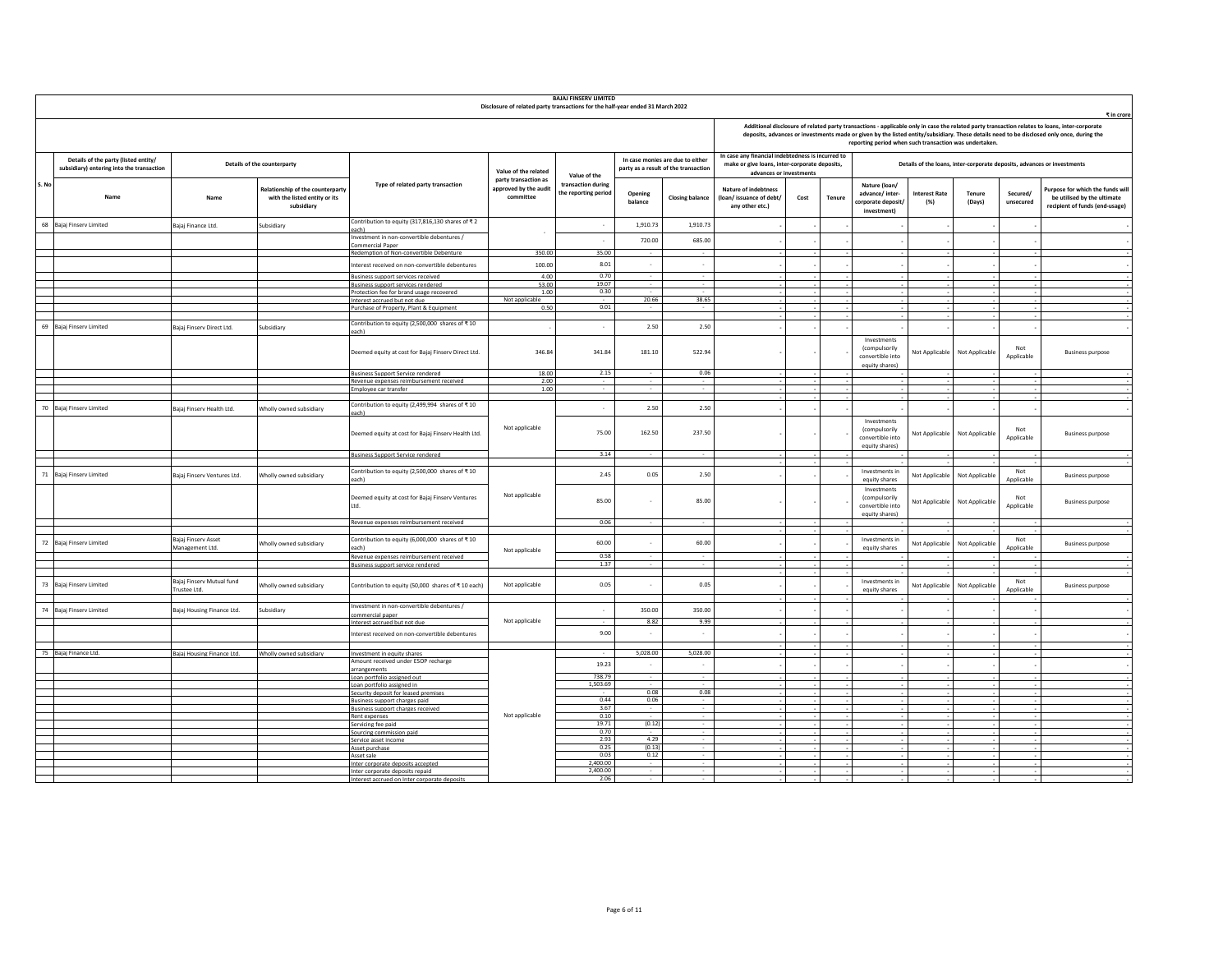|       |                                                                                   |                                                 |                                                                                        |                                                                    | Disclosure of related party transactions for the half-year ended 31 March 2022 | <b>BAJAJ FINSERV LIMITED</b>               |                                            |                                                                          |                                                                                                                                                                                                                                                                                            |        |                                                                      |                                                                         |                               |                       |                                                                                                   |
|-------|-----------------------------------------------------------------------------------|-------------------------------------------------|----------------------------------------------------------------------------------------|--------------------------------------------------------------------|--------------------------------------------------------------------------------|--------------------------------------------|--------------------------------------------|--------------------------------------------------------------------------|--------------------------------------------------------------------------------------------------------------------------------------------------------------------------------------------------------------------------------------------------------------------------------------------|--------|----------------------------------------------------------------------|-------------------------------------------------------------------------|-------------------------------|-----------------------|---------------------------------------------------------------------------------------------------|
|       |                                                                                   |                                                 |                                                                                        |                                                                    |                                                                                |                                            |                                            |                                                                          | Additional disclosure of related party transactions - applicable only in case the related party transaction relates to loans, inter-corporate<br>deposits, advances or investments made or given by the listed entity/subsidiary. These details need to be disclosed only once, during the |        | reporting period when such transaction was undertaken.               |                                                                         |                               |                       | ₹ in crore                                                                                        |
|       | Details of the party (listed entity/<br>subsidiary) entering into the transaction |                                                 | Details of the counterparty                                                            |                                                                    | Value of the related                                                           | Value of the                               |                                            | In case monies are due to either<br>party as a result of the transaction | In case any financial indebtedness is incurred to<br>make or give loans, inter-corporate deposits,<br>advances or investments                                                                                                                                                              |        |                                                                      | Details of the loans, inter-corporate deposits, advances or investments |                               |                       |                                                                                                   |
| S. No | Name                                                                              | Name                                            | <b>Relationship of the counterparty</b><br>with the listed entity or its<br>subsidiary | Type of related party transaction                                  | party transaction as<br>approved by the audit<br>committee                     | transaction during<br>the reporting period | Opening<br>balance                         | <b>Closing balance</b>                                                   | <b>Nature of indebtness</b><br>(loan/issuance of debt/<br>Cost<br>any other etc.)                                                                                                                                                                                                          | Tenure | Nature (loan/<br>advance/inter-<br>corporate deposit/<br>investment) | <b>Interest Rate</b><br>(% )                                            | Tenure<br>(Days)              | Secured/<br>unsecured | Purpose for which the funds will<br>be utilised by the ultimate<br>recipient of funds (end-usage) |
|       | 76 Bajaj Finance Ltd.                                                             | Bajaj Financial Securities Ltd.                 | Wholly owned subsidiary                                                                | nvestment in equity shares                                         |                                                                                | 400.00                                     | 270.38                                     | 670.38                                                                   |                                                                                                                                                                                                                                                                                            |        |                                                                      |                                                                         |                               |                       |                                                                                                   |
|       |                                                                                   |                                                 |                                                                                        | Amount received under ESOP recharge                                |                                                                                | 0.20                                       |                                            | 0.20                                                                     |                                                                                                                                                                                                                                                                                            |        |                                                                      |                                                                         |                               |                       |                                                                                                   |
|       |                                                                                   |                                                 |                                                                                        | arrangements<br>Short term loan given                              |                                                                                | 1,215.00                                   | 125.00                                     | 50.00                                                                    |                                                                                                                                                                                                                                                                                            |        |                                                                      |                                                                         |                               |                       |                                                                                                   |
|       |                                                                                   |                                                 |                                                                                        | Short term loan repaid                                             | Not applicable                                                                 | 1,290.00                                   |                                            |                                                                          |                                                                                                                                                                                                                                                                                            |        |                                                                      |                                                                         |                               |                       |                                                                                                   |
|       |                                                                                   |                                                 |                                                                                        | Business support charges paid                                      |                                                                                | 0.98<br>0.11                               | $\overline{\phantom{a}}$<br>$\overline{a}$ | (0.07)<br>$\sim$                                                         |                                                                                                                                                                                                                                                                                            |        |                                                                      |                                                                         |                               |                       |                                                                                                   |
|       |                                                                                   |                                                 |                                                                                        | Business support charges received<br>Sourcing commission received  |                                                                                |                                            |                                            |                                                                          |                                                                                                                                                                                                                                                                                            |        |                                                                      |                                                                         |                               |                       |                                                                                                   |
|       |                                                                                   |                                                 |                                                                                        | Interest received on short term loan given                         |                                                                                | 3.49<br>5.54                               | $\sim$<br>(1.83)                           | 0.01<br>(0.28)                                                           |                                                                                                                                                                                                                                                                                            |        |                                                                      |                                                                         |                               |                       |                                                                                                   |
|       |                                                                                   |                                                 |                                                                                        | Sourcing commission paid<br>Depository service charges paid        |                                                                                | 0.16                                       | (0.04)                                     |                                                                          |                                                                                                                                                                                                                                                                                            |        |                                                                      | $\sim$                                                                  |                               |                       |                                                                                                   |
|       |                                                                                   |                                                 |                                                                                        |                                                                    |                                                                                |                                            |                                            |                                                                          |                                                                                                                                                                                                                                                                                            |        |                                                                      |                                                                         |                               |                       |                                                                                                   |
|       | 77 Bajaj Finance Ltd.                                                             | Bajaj Allianz Life Insurance<br>Company Ltd.    | Fellow subsidiary                                                                      | Contribution to equity<br>(2,47,000 shares of ₹2 each)             |                                                                                | $\overline{\phantom{a}}$                   | (0.05)                                     | (0.05)                                                                   |                                                                                                                                                                                                                                                                                            |        |                                                                      |                                                                         |                               |                       |                                                                                                   |
|       |                                                                                   |                                                 |                                                                                        | Security deposit for leased premises                               |                                                                                |                                            | 1.53                                       | 1.53                                                                     |                                                                                                                                                                                                                                                                                            |        |                                                                      |                                                                         |                               |                       |                                                                                                   |
|       |                                                                                   |                                                 |                                                                                        | Insurance expenses                                                 | Separate approval by<br>Board                                                  | 23.84                                      | 0.03                                       | $\sim$                                                                   |                                                                                                                                                                                                                                                                                            |        |                                                                      |                                                                         |                               |                       |                                                                                                   |
|       |                                                                                   |                                                 |                                                                                        | Advance for employee insurance                                     | Not applicable                                                                 |                                            |                                            | 1.18                                                                     |                                                                                                                                                                                                                                                                                            |        |                                                                      |                                                                         |                               |                       |                                                                                                   |
|       |                                                                                   |                                                 |                                                                                        | Commission income                                                  | Separate approval by<br>Board                                                  | 9.76                                       | 0.41                                       | $\cdot$                                                                  |                                                                                                                                                                                                                                                                                            |        |                                                                      |                                                                         |                               |                       |                                                                                                   |
|       |                                                                                   |                                                 |                                                                                        | Secured non-convertible debentures issued                          | Not applicable                                                                 |                                            | (200.00)                                   | (200.00)                                                                 |                                                                                                                                                                                                                                                                                            |        |                                                                      |                                                                         |                               |                       |                                                                                                   |
|       |                                                                                   |                                                 |                                                                                        | Unsecured non-convertible debentures issued                        | Separate approval by<br>Board                                                  | 425.00                                     | (1,345.00)                                 | (1,770.00)                                                               |                                                                                                                                                                                                                                                                                            |        |                                                                      |                                                                         |                               |                       |                                                                                                   |
|       |                                                                                   |                                                 |                                                                                        | Interest paid on non-convertible debentures                        | At the prevailing<br>interest rate in the<br>normal course of                  | 133.92                                     |                                            | $\overline{\phantom{a}}$                                                 |                                                                                                                                                                                                                                                                                            |        |                                                                      |                                                                         |                               |                       |                                                                                                   |
|       |                                                                                   |                                                 |                                                                                        | Rent and maintenance expenses                                      | business<br>Separate approval by<br>Board                                      | 0.91                                       | $\overline{\phantom{a}}$                   | $\overline{\phantom{a}}$                                                 |                                                                                                                                                                                                                                                                                            |        |                                                                      |                                                                         |                               |                       |                                                                                                   |
|       |                                                                                   |                                                 |                                                                                        |                                                                    |                                                                                |                                            |                                            |                                                                          |                                                                                                                                                                                                                                                                                            |        |                                                                      |                                                                         |                               |                       |                                                                                                   |
|       | 78 Bajaj Finance Ltd.                                                             | Bajaj Allianz General Insurance<br>Company Ltd. | Fellow subsidiary                                                                      | nsurance expenses                                                  | Separate approval by<br>Board                                                  | 3.20                                       | 1.00                                       | $\sim$                                                                   |                                                                                                                                                                                                                                                                                            |        |                                                                      |                                                                         |                               |                       |                                                                                                   |
|       |                                                                                   |                                                 |                                                                                        | Advance for employee insurance                                     | Not applicable                                                                 |                                            |                                            | 47.55                                                                    |                                                                                                                                                                                                                                                                                            |        |                                                                      |                                                                         |                               |                       |                                                                                                   |
|       |                                                                                   |                                                 |                                                                                        | Commission income                                                  | Separate approval by<br>Board                                                  | 8.22                                       | 0.21                                       | 1.00                                                                     |                                                                                                                                                                                                                                                                                            |        |                                                                      |                                                                         |                               |                       |                                                                                                   |
|       |                                                                                   |                                                 |                                                                                        | Secured non-convertible debentures issued                          | Not applicable                                                                 |                                            | (760.00)                                   | (760.00)                                                                 |                                                                                                                                                                                                                                                                                            |        |                                                                      |                                                                         |                               |                       |                                                                                                   |
|       |                                                                                   |                                                 |                                                                                        | Insecured non-convertible debentures issued                        | At the prevailing                                                              |                                            | (40.00)                                    | (40.00)                                                                  |                                                                                                                                                                                                                                                                                            |        |                                                                      |                                                                         |                               |                       |                                                                                                   |
|       |                                                                                   |                                                 |                                                                                        | Interest paid on non-convertible debentures                        | interest rate in the<br>normal course of<br>business                           | 28.19                                      |                                            | ٠                                                                        |                                                                                                                                                                                                                                                                                            |        |                                                                      |                                                                         |                               |                       |                                                                                                   |
|       |                                                                                   |                                                 |                                                                                        | Asset sale                                                         | At Written down value<br>of assets                                             | $\overline{\phantom{a}}$                   | 0.10                                       | $\overline{\phantom{a}}$                                                 |                                                                                                                                                                                                                                                                                            |        |                                                                      |                                                                         |                               |                       |                                                                                                   |
|       |                                                                                   |                                                 |                                                                                        | Interest subsidy received                                          | At the prevailing<br>interest rate in the<br>normal course of<br>business      | 1.95                                       |                                            | ÷                                                                        |                                                                                                                                                                                                                                                                                            |        |                                                                      |                                                                         |                               |                       |                                                                                                   |
|       |                                                                                   |                                                 |                                                                                        |                                                                    |                                                                                |                                            |                                            |                                                                          |                                                                                                                                                                                                                                                                                            |        | Investments in                                                       |                                                                         |                               |                       |                                                                                                   |
|       | 79 Bajaj Finance Ltd.                                                             | Bajaj Finserv Direct Ltd.                       | Fellow subsidiary                                                                      | nvestment in equity shares                                         |                                                                                | 2.69                                       |                                            | 2.69                                                                     |                                                                                                                                                                                                                                                                                            |        | equity shares                                                        | Not Applicable                                                          | Not Applicable Not Applicable |                       | <b>Business purpose</b>                                                                           |
|       |                                                                                   |                                                 |                                                                                        | Deemed equity at cost                                              | Not applicable                                                                 | 84.93<br>21.78                             | 195.54<br>(0.15)                           | 280.47<br>(4.44)                                                         |                                                                                                                                                                                                                                                                                            |        | Investments<br>(compulsorily<br>convertible into<br>equity shares)   | Not Applicable                                                          | Not Applicable                | Not<br>Applicable     | <b>Business purpose</b>                                                                           |
|       |                                                                                   |                                                 |                                                                                        | Business support charges paid<br>Business support charges received |                                                                                | 0.74                                       |                                            |                                                                          |                                                                                                                                                                                                                                                                                            |        |                                                                      |                                                                         |                               |                       |                                                                                                   |
|       |                                                                                   |                                                 |                                                                                        | Sourcing commission paid                                           |                                                                                | 42.49                                      | (0.15)                                     | (9.16)                                                                   |                                                                                                                                                                                                                                                                                            |        |                                                                      |                                                                         |                               |                       |                                                                                                   |
|       |                                                                                   |                                                 |                                                                                        | Asset sale                                                         | At Written down value                                                          | 0.03                                       | (0.02)                                     | $\cdot$                                                                  |                                                                                                                                                                                                                                                                                            |        |                                                                      |                                                                         |                               |                       |                                                                                                   |
|       |                                                                                   |                                                 |                                                                                        | Asset purchase                                                     | of assets                                                                      | 29.68                                      | $\overline{\phantom{a}}$                   | $\sim$                                                                   |                                                                                                                                                                                                                                                                                            |        |                                                                      |                                                                         |                               |                       |                                                                                                   |
|       |                                                                                   |                                                 |                                                                                        | Platform usage charges                                             | Separate approval by<br>Board                                                  | 18.86                                      |                                            | $\overline{\phantom{a}}$                                                 |                                                                                                                                                                                                                                                                                            |        |                                                                      |                                                                         |                               |                       |                                                                                                   |
|       |                                                                                   |                                                 |                                                                                        |                                                                    |                                                                                |                                            |                                            |                                                                          |                                                                                                                                                                                                                                                                                            |        |                                                                      |                                                                         |                               |                       |                                                                                                   |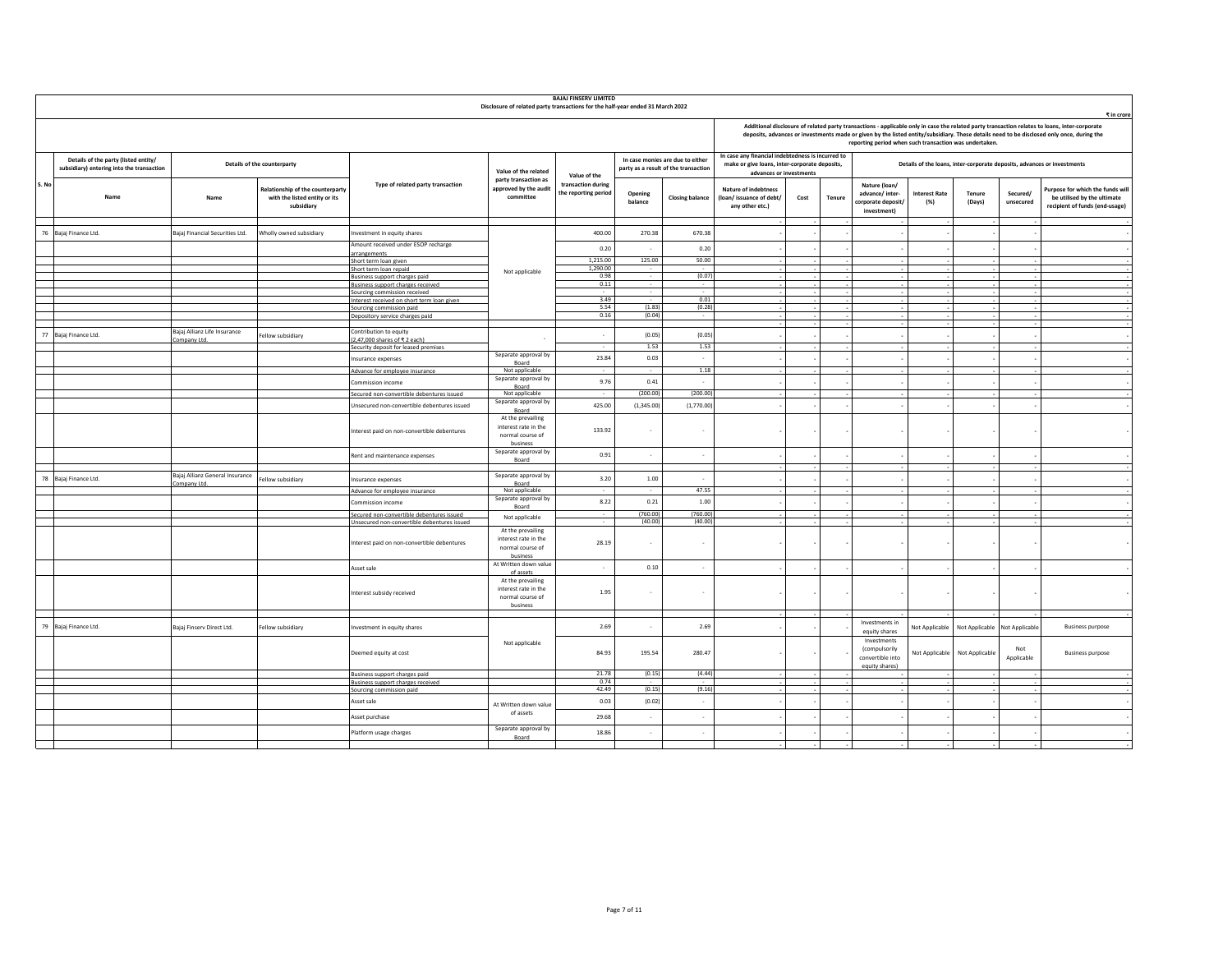|       | <b>BAJAJ FINSERV LIMITED</b><br>Disclosure of related party transactions for the half-year ended 31 March 2022 |                           |                                                                                 |                                                         |                                                                           |                                            |                          |                                                                          |                                                                                                                               |      |        |                                                                      |                              |                  |                       |                                                                                                                                                                                                                                                                                                          |
|-------|----------------------------------------------------------------------------------------------------------------|---------------------------|---------------------------------------------------------------------------------|---------------------------------------------------------|---------------------------------------------------------------------------|--------------------------------------------|--------------------------|--------------------------------------------------------------------------|-------------------------------------------------------------------------------------------------------------------------------|------|--------|----------------------------------------------------------------------|------------------------------|------------------|-----------------------|----------------------------------------------------------------------------------------------------------------------------------------------------------------------------------------------------------------------------------------------------------------------------------------------------------|
|       |                                                                                                                |                           |                                                                                 |                                                         |                                                                           |                                            |                          |                                                                          |                                                                                                                               |      |        | reporting period when such transaction was undertaken.               |                              |                  |                       | ₹ in crore<br>Additional disclosure of related party transactions - applicable only in case the related party transaction relates to loans, inter-corporate<br>deposits, advances or investments made or given by the listed entity/subsidiary. These details need to be disclosed only once, during the |
|       | Details of the party (listed entity/<br>subsidiary) entering into the transaction                              |                           | Details of the counterparty                                                     |                                                         | Value of the related                                                      | Value of the                               |                          | In case monies are due to either<br>party as a result of the transaction | In case any financial indebtedness is incurred to<br>make or give loans, inter-corporate deposits,<br>advances or investments |      |        |                                                                      |                              |                  |                       | Details of the loans, inter-corporate deposits, advances or investments                                                                                                                                                                                                                                  |
| S. No | Name                                                                                                           | Name                      | Relationship of the counterparty<br>with the listed entity or its<br>subsidiary | Type of related party transaction                       | party transaction as<br>approved by the audit<br>committee                | transaction during<br>the reporting period | Opening<br>balance       | <b>Closing balance</b>                                                   | Nature of indebtness<br>(loan/issuance of debt/<br>any other etc.)                                                            | Cost | Tenure | Nature (loan/<br>advance/inter-<br>corporate deposit/<br>investment) | <b>Interest Rate</b><br>(% ) | Tenure<br>(Days) | Secured/<br>unsecured | Purpose for which the funds will<br>be utilised by the ultimate<br>recipient of funds (end-usage)                                                                                                                                                                                                        |
|       | 80 Bajaj Finance Ltd.                                                                                          | Bajaj Finserv Health Ltd. | Fellow subsidiary                                                               | Business support charges paid                           |                                                                           | 1.67                                       |                          | $\sim$                                                                   |                                                                                                                               |      |        |                                                                      |                              |                  |                       |                                                                                                                                                                                                                                                                                                          |
|       |                                                                                                                |                           |                                                                                 | Interest subsidy received                               | At the prevailing<br>interest rate in the<br>normal course of<br>business | 1.46                                       |                          |                                                                          |                                                                                                                               |      |        |                                                                      |                              |                  |                       |                                                                                                                                                                                                                                                                                                          |
|       |                                                                                                                |                           |                                                                                 | Asset sale                                              | At Written down value<br>of assets                                        | 0.12                                       | (0.03)                   | $\overline{\phantom{a}}$                                                 |                                                                                                                               |      |        |                                                                      |                              |                  |                       |                                                                                                                                                                                                                                                                                                          |
|       |                                                                                                                |                           |                                                                                 | Commission income                                       | Separate approval by<br>Board                                             | 39.38                                      |                          | 12.30                                                                    |                                                                                                                               |      |        |                                                                      |                              |                  |                       |                                                                                                                                                                                                                                                                                                          |
|       |                                                                                                                |                           | (Director till 30 Apr 2021)                                                     |                                                         |                                                                           |                                            |                          |                                                                          |                                                                                                                               |      |        |                                                                      |                              |                  |                       |                                                                                                                                                                                                                                                                                                          |
|       | 81 Bajaj Finance Ltd.                                                                                          | Rahul Bajaj               | Chairman Emeritus till 12 Feb<br>2022)                                          | <b>Sitting fees</b>                                     | At the rate approved by<br>the Board                                      |                                            |                          |                                                                          |                                                                                                                               |      |        |                                                                      |                              |                  |                       |                                                                                                                                                                                                                                                                                                          |
|       |                                                                                                                |                           |                                                                                 | Commission                                              |                                                                           | 0.02                                       | $\sim$                   | (0.02)                                                                   |                                                                                                                               |      |        |                                                                      |                              |                  |                       |                                                                                                                                                                                                                                                                                                          |
|       | 82 Bajaj Finance Ltd.                                                                                          | Sanjiv Bajaj              | Chairman                                                                        | <b>Sitting fees</b>                                     | At the rate approved by<br>the Board                                      | 0.13                                       |                          |                                                                          |                                                                                                                               |      |        |                                                                      |                              |                  |                       |                                                                                                                                                                                                                                                                                                          |
|       |                                                                                                                |                           |                                                                                 | Commission                                              |                                                                           | 0.61                                       | $\sim$                   | (0.54)                                                                   |                                                                                                                               |      |        |                                                                      |                              |                  |                       |                                                                                                                                                                                                                                                                                                          |
|       | 83 Bajaj Finance Ltd.                                                                                          | Rajeev Jain               | <b>Managing Director</b>                                                        | Remuneration                                            | At the rate approved by<br>the Board                                      | 8.84                                       |                          | (1.66)                                                                   |                                                                                                                               |      |        |                                                                      |                              |                  |                       |                                                                                                                                                                                                                                                                                                          |
|       |                                                                                                                |                           |                                                                                 | Equity shares issued pursuant to stock option<br>scheme |                                                                           | 10.55                                      | $\cdot$                  | $\cdot$                                                                  |                                                                                                                               |      |        |                                                                      |                              |                  |                       |                                                                                                                                                                                                                                                                                                          |
|       |                                                                                                                |                           |                                                                                 | Fair value of stock options granted                     |                                                                           | 10.08                                      |                          | $\sim$                                                                   |                                                                                                                               |      |        |                                                                      |                              |                  |                       |                                                                                                                                                                                                                                                                                                          |
|       | 84 Bajaj Finance Ltd.                                                                                          | Madhur Bajaj              | Director                                                                        | <b>Sitting fees</b>                                     | At the rate approved by                                                   | 0.03                                       |                          | $\overline{\phantom{a}}$                                                 |                                                                                                                               |      |        |                                                                      |                              |                  |                       |                                                                                                                                                                                                                                                                                                          |
|       |                                                                                                                |                           |                                                                                 | Commission                                              | the Board                                                                 | 0.15                                       | $\sim$                   | (0.13)                                                                   |                                                                                                                               |      |        |                                                                      |                              |                  |                       |                                                                                                                                                                                                                                                                                                          |
|       | 85 Bajaj Finance Ltd.                                                                                          | Rajiv Bajaj               | Director                                                                        | <b>Sitting fees</b>                                     | At the rate approved by<br>the Board                                      | 0.02                                       |                          |                                                                          |                                                                                                                               |      |        |                                                                      |                              |                  |                       |                                                                                                                                                                                                                                                                                                          |
|       |                                                                                                                |                           |                                                                                 | Commission                                              |                                                                           | 0.12                                       | $\sim$                   | (0.11)                                                                   |                                                                                                                               |      |        |                                                                      |                              |                  |                       |                                                                                                                                                                                                                                                                                                          |
|       | 86 Bajaj Finance Ltd.                                                                                          | Dipak Poddar              | Director                                                                        | <b>Sitting fees</b>                                     | At the rate approved by                                                   | 0.06                                       | $\sim$                   | $\overline{\phantom{a}}$                                                 |                                                                                                                               |      |        |                                                                      |                              |                  |                       |                                                                                                                                                                                                                                                                                                          |
|       |                                                                                                                |                           |                                                                                 | Commission                                              | the Board                                                                 | 0.29                                       | $\sim$                   | (0.26)                                                                   |                                                                                                                               |      |        |                                                                      |                              |                  |                       |                                                                                                                                                                                                                                                                                                          |
|       | 87 Bajaj Finance Ltd.                                                                                          | Ranjan Sanghi             | Director                                                                        | <b>Sitting fees</b>                                     | At the rate approved by                                                   | 0.06                                       |                          | $\cdot$                                                                  |                                                                                                                               |      |        |                                                                      |                              |                  |                       |                                                                                                                                                                                                                                                                                                          |
|       |                                                                                                                |                           |                                                                                 | Commission                                              | the Board                                                                 | 0.31                                       |                          | (0.28)                                                                   |                                                                                                                               |      |        |                                                                      |                              |                  |                       |                                                                                                                                                                                                                                                                                                          |
|       |                                                                                                                |                           |                                                                                 |                                                         | At the rate approved by                                                   |                                            |                          |                                                                          |                                                                                                                               |      |        |                                                                      |                              |                  |                       |                                                                                                                                                                                                                                                                                                          |
|       | 88 Bajaj Finance Ltd.                                                                                          | D J Balaji Rao            | Director                                                                        | <b>Sitting fees</b>                                     | the Board                                                                 | 0.03<br>0.15                               | $\sim$                   | $\overline{\phantom{a}}$<br>(0.13)                                       |                                                                                                                               |      |        |                                                                      |                              |                  |                       |                                                                                                                                                                                                                                                                                                          |
|       |                                                                                                                |                           |                                                                                 | Commission                                              |                                                                           |                                            |                          |                                                                          |                                                                                                                               |      |        |                                                                      |                              |                  |                       |                                                                                                                                                                                                                                                                                                          |
| 89    | Bajaj Finance Ltd.                                                                                             | Dr. Omkar Goswami         | Director till 9 Jul 2021                                                        | <b>Sitting fees</b>                                     | At the rate approved by<br>the Board                                      |                                            |                          |                                                                          |                                                                                                                               |      |        |                                                                      |                              |                  |                       |                                                                                                                                                                                                                                                                                                          |
|       |                                                                                                                |                           |                                                                                 | Commission                                              |                                                                           | 0.08                                       |                          | (0.07)                                                                   |                                                                                                                               |      |        |                                                                      |                              |                  |                       |                                                                                                                                                                                                                                                                                                          |
|       | 90 Bajaj Finance Ltd.                                                                                          | Dr. Gita Piramal          | Director                                                                        | <b>Sitting fees</b>                                     | At the rate approved by<br>the Board                                      | 0.03                                       |                          | $\overline{\phantom{a}}$                                                 |                                                                                                                               |      |        |                                                                      |                              |                  |                       |                                                                                                                                                                                                                                                                                                          |
|       |                                                                                                                |                           |                                                                                 | Commission                                              |                                                                           | 0.15                                       | $\sim$                   | (0.13)                                                                   |                                                                                                                               |      |        |                                                                      |                              |                  |                       |                                                                                                                                                                                                                                                                                                          |
|       | 91 Bajaj Finance Ltd.                                                                                          | Anami Narayan Roy         | Director                                                                        | <b>Sitting fees</b>                                     | At the rate approved by<br>the Board                                      | 0.11                                       | $\overline{\phantom{a}}$ | $\overline{\phantom{a}}$                                                 |                                                                                                                               |      |        |                                                                      |                              |                  |                       |                                                                                                                                                                                                                                                                                                          |
|       |                                                                                                                |                           |                                                                                 | Commission                                              |                                                                           | 0.49                                       |                          | (0.44)                                                                   |                                                                                                                               |      |        |                                                                      |                              |                  |                       |                                                                                                                                                                                                                                                                                                          |
|       | 92 Bajaj Finance Ltd.                                                                                          | Dr. Naushad Forbes        | Director                                                                        | <b>Sitting fees</b>                                     | At the rate approved by<br>the Board                                      | 0.07                                       |                          | $\overline{\phantom{a}}$                                                 |                                                                                                                               |      |        |                                                                      |                              |                  |                       |                                                                                                                                                                                                                                                                                                          |
|       |                                                                                                                |                           |                                                                                 | Commission                                              |                                                                           | 0.34                                       |                          | (0.31)                                                                   |                                                                                                                               |      |        |                                                                      |                              |                  |                       |                                                                                                                                                                                                                                                                                                          |
|       | 93 Bajaj Finance Ltd.                                                                                          | Pramith Javeri            | Director                                                                        | <b>Sitting fees</b>                                     | At the rate approved by                                                   | 0.06                                       |                          | $\overline{\phantom{a}}$                                                 |                                                                                                                               |      |        |                                                                      |                              |                  |                       |                                                                                                                                                                                                                                                                                                          |
|       |                                                                                                                |                           |                                                                                 | Commission                                              | the Board                                                                 | 0.20                                       |                          | (0.18)                                                                   |                                                                                                                               |      |        |                                                                      |                              |                  |                       |                                                                                                                                                                                                                                                                                                          |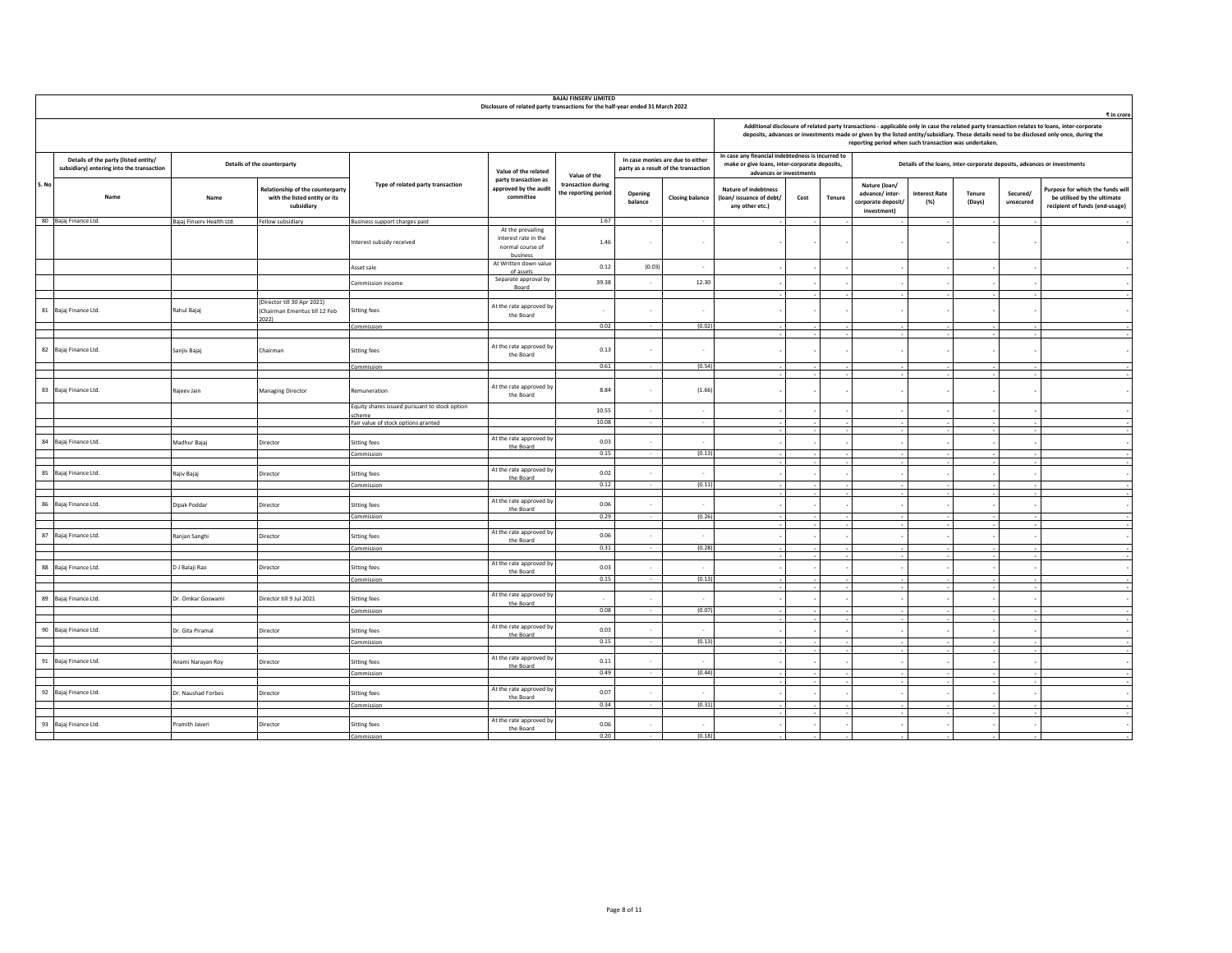|       |                                                                                   |                                                       |                                                                                        |                                                                                | Disclosure of related party transactions for the half-year ended 31 March 2022 | <b>BAJAJ FINSERV LIMITED</b>               |                              |                                                                          |                                                                                                                               |      |        |                                                                      |                              |                  |                       | ₹ in crore                                                                                                                                                                                                                                                                                 |
|-------|-----------------------------------------------------------------------------------|-------------------------------------------------------|----------------------------------------------------------------------------------------|--------------------------------------------------------------------------------|--------------------------------------------------------------------------------|--------------------------------------------|------------------------------|--------------------------------------------------------------------------|-------------------------------------------------------------------------------------------------------------------------------|------|--------|----------------------------------------------------------------------|------------------------------|------------------|-----------------------|--------------------------------------------------------------------------------------------------------------------------------------------------------------------------------------------------------------------------------------------------------------------------------------------|
|       |                                                                                   |                                                       |                                                                                        |                                                                                |                                                                                |                                            |                              |                                                                          |                                                                                                                               |      |        | reporting period when such transaction was undertaken.               |                              |                  |                       | Additional disclosure of related party transactions - applicable only in case the related party transaction relates to loans, inter-corporate<br>deposits, advances or investments made or given by the listed entity/subsidiary. These details need to be disclosed only once, during the |
|       | Details of the party (listed entity/<br>subsidiary) entering into the transaction |                                                       | Details of the counterparty                                                            |                                                                                | Value of the related<br>party transaction as                                   | Value of the                               |                              | In case monies are due to either<br>party as a result of the transaction | In case any financial indebtedness is incurred to<br>make or give loans, inter-corporate deposits,<br>advances or investments |      |        |                                                                      |                              |                  |                       | Details of the loans, inter-corporate deposits, advances or investments                                                                                                                                                                                                                    |
| S. No | Name                                                                              | Name                                                  | <b>Relationship of the counterparty</b><br>with the listed entity or its<br>subsidiary | Type of related party transaction                                              | approved by the audit<br>committee                                             | transaction during<br>the reporting period | Opening<br>balance           | <b>Closing balance</b>                                                   | <b>Nature of indebtness</b><br>(loan/issuance of debt/<br>any other etc.)                                                     | Cost | Tenure | Nature (loan/<br>advance/inter-<br>corporate deposit/<br>investment) | <b>Interest Rate</b><br>(% ) | Tenure<br>(Days) | Secured/<br>unsecured | Purpose for which the funds will<br>be utilised by the ultimate<br>recipient of funds (end-usage)                                                                                                                                                                                          |
|       | 94 Bajaj Finance Ltd.                                                             | Sanjali Bajaj                                         | Relative of Key managerial<br>ersonnel (KMP)                                           | temuneration                                                                   | At the rate approved by<br>the Board                                           | 0.05                                       | $\overline{\phantom{a}}$     | $\cdot$                                                                  |                                                                                                                               |      |        |                                                                      |                              |                  |                       |                                                                                                                                                                                                                                                                                            |
|       | 95 Bajaj Finance Ltd.                                                             | Bajaj Auto Ltd.                                       | Other related party                                                                    | Investment in equity shares<br>Security deposit for leased premises            | Not applicable                                                                 |                                            | 0.21                         | 0.21                                                                     |                                                                                                                               |      |        |                                                                      |                              |                  |                       |                                                                                                                                                                                                                                                                                            |
|       |                                                                                   |                                                       |                                                                                        | <b>Interest Subsidy received</b><br>Business support charges paid              | 31.00<br>50.00                                                                 | 6.43<br>13.29                              | 2.00<br>(0.91)               | $\sim$<br>$\sim$                                                         |                                                                                                                               |      |        |                                                                      |                              |                  |                       |                                                                                                                                                                                                                                                                                            |
|       |                                                                                   |                                                       |                                                                                        | Business support charges received<br>Secured non-convertible debentures issued | 1.00<br>Not applicable                                                         | 0.55                                       | $\sim$<br>(500.00)           | (500.00)                                                                 |                                                                                                                               |      |        |                                                                      |                              |                  |                       |                                                                                                                                                                                                                                                                                            |
|       |                                                                                   |                                                       |                                                                                        | Rent expenses                                                                  |                                                                                | 0.65                                       |                              |                                                                          |                                                                                                                               |      |        |                                                                      |                              |                  |                       |                                                                                                                                                                                                                                                                                            |
|       | 96 Bajaj Finance Ltd.                                                             | Bajaj Holdings & Investments                          | Other related party                                                                    | Investment in equity shares                                                    |                                                                                |                                            |                              | $\overline{\phantom{a}}$                                                 |                                                                                                                               |      |        |                                                                      |                              |                  |                       |                                                                                                                                                                                                                                                                                            |
|       |                                                                                   |                                                       |                                                                                        | Secured non-convertible debentures issued                                      | Not applicable                                                                 |                                            | (150.00)                     | (150.00)                                                                 |                                                                                                                               |      |        |                                                                      |                              |                  |                       |                                                                                                                                                                                                                                                                                            |
|       |                                                                                   |                                                       |                                                                                        | Business support charges paid<br>Business support charges received             | 9.00<br>2.00                                                                   | 4.99<br>0.21                               |                              | (0.05)                                                                   |                                                                                                                               |      |        |                                                                      |                              |                  |                       |                                                                                                                                                                                                                                                                                            |
|       | 97 Bajaj Finance Ltd.                                                             |                                                       |                                                                                        |                                                                                | 40.00                                                                          | 4.91                                       | $\sim$                       | 0.01                                                                     |                                                                                                                               |      |        |                                                                      |                              |                  |                       |                                                                                                                                                                                                                                                                                            |
|       |                                                                                   | Hind Musafir Agency Ltd.                              | Other related party                                                                    | Services received                                                              |                                                                                |                                            |                              |                                                                          |                                                                                                                               |      |        |                                                                      |                              |                  |                       |                                                                                                                                                                                                                                                                                            |
|       | 98 Bajaj Finance Ltd.                                                             | Bajaj Electricals Ltd.                                | Other related party                                                                    | Asset purchase<br>Interest subsidy received                                    | 5.00<br>Not applicable                                                         | 0.01<br>0.02                               | $\ddot{\phantom{0}}$<br>0.01 | 0.02                                                                     |                                                                                                                               |      |        |                                                                      |                              |                  |                       |                                                                                                                                                                                                                                                                                            |
|       |                                                                                   |                                                       |                                                                                        |                                                                                |                                                                                |                                            |                              |                                                                          |                                                                                                                               |      |        |                                                                      |                              |                  |                       |                                                                                                                                                                                                                                                                                            |
|       | 99 Bajaj Finance Ltd.                                                             | Jamnalal Sons Pvt. Ltd.                               | Other related party                                                                    | Contribution to equity (1,27,640 shares of ₹2 each)                            |                                                                                |                                            | (0.03)                       | (0.03)                                                                   |                                                                                                                               |      |        |                                                                      |                              |                  |                       |                                                                                                                                                                                                                                                                                            |
|       |                                                                                   |                                                       |                                                                                        | Security deposit for leased premises<br>Rent and maintenance expenses          | 1.00<br>At actuals                                                             | 0.03<br>0.27                               | 0.19<br>(0.02)               | 0.22<br>$\sim$                                                           |                                                                                                                               |      |        |                                                                      |                              |                  |                       |                                                                                                                                                                                                                                                                                            |
|       | 100 Bajaj Finance Ltd.                                                            | Maharashtra Scooters Ltd.                             | Other related party                                                                    | Contribution to equity (18,974,660 shares of ₹ 2                               |                                                                                |                                            | (3.79)                       | (3.79)                                                                   |                                                                                                                               |      |        |                                                                      |                              |                  |                       |                                                                                                                                                                                                                                                                                            |
|       |                                                                                   |                                                       |                                                                                        | each)<br>Business support charges received                                     | 0.30                                                                           | 0.06                                       | 0.03                         | $\sim$                                                                   |                                                                                                                               |      |        |                                                                      |                              |                  |                       |                                                                                                                                                                                                                                                                                            |
|       |                                                                                   |                                                       |                                                                                        | Secured non-convertible debentures issued                                      | Not applicable<br>At the prevailing                                            |                                            | (210.00)                     | (210.00)                                                                 |                                                                                                                               |      |        |                                                                      |                              |                  |                       |                                                                                                                                                                                                                                                                                            |
|       |                                                                                   |                                                       |                                                                                        | Interest paid on non-convertible debentures                                    | interest rate in the<br>normal course of<br>business                           | 3.68                                       |                              | $\overline{\phantom{a}}$                                                 |                                                                                                                               |      |        |                                                                      |                              |                  |                       |                                                                                                                                                                                                                                                                                            |
|       | 101 Bajaj Finance Ltd.                                                            | Hercules Hoists Ltd.                                  | Other related party                                                                    | Fixed deposit accepted                                                         | Not applicable                                                                 |                                            | (6.50)                       | (6.50)                                                                   |                                                                                                                               |      |        |                                                                      |                              |                  |                       |                                                                                                                                                                                                                                                                                            |
|       |                                                                                   |                                                       |                                                                                        | Interest accrued on fixed deposit                                              | At the prevailing<br>interest rate in the<br>normal course of<br>business      | 0.29                                       | (0.83)                       | (1.09)                                                                   |                                                                                                                               |      |        |                                                                      |                              |                  |                       |                                                                                                                                                                                                                                                                                            |
|       | 102 Bajaj Finance Ltd.                                                            | Bachhraj Factories Pvt. Ltd.                          | Other related party                                                                    | Contribution to equity (72,000 shares of ₹2 each)                              |                                                                                |                                            | (0.01)                       | (0.01)                                                                   |                                                                                                                               |      |        |                                                                      |                              |                  |                       |                                                                                                                                                                                                                                                                                            |
|       |                                                                                   |                                                       |                                                                                        |                                                                                |                                                                                |                                            |                              |                                                                          |                                                                                                                               |      |        |                                                                      |                              |                  |                       |                                                                                                                                                                                                                                                                                            |
|       | 103 Bajaj Finance Ltd.                                                            | Baroda Industries Pvt. Ltd.                           | Other related party                                                                    | Contribution to equity (1,17,600 shares of ₹ 2 each)                           |                                                                                | $\cdot$                                    | (0.02)                       | (0.02)                                                                   |                                                                                                                               |      |        |                                                                      |                              |                  |                       |                                                                                                                                                                                                                                                                                            |
|       | 104 Bajaj Finance Ltd.                                                            | Bajaj Auto Ltd. Provident Fund                        | Other related party                                                                    | Insecured non-convertible debentures issued                                    | Not applicable                                                                 | $\overline{\phantom{a}}$                   | (46.00)                      | (46.00)                                                                  |                                                                                                                               |      |        |                                                                      |                              |                  |                       |                                                                                                                                                                                                                                                                                            |
|       |                                                                                   |                                                       |                                                                                        | nterest paid on non-convertible debentures                                     | At the prevailing<br>interest rate in the<br>normal course of<br>business      | 1.19                                       |                              |                                                                          |                                                                                                                               |      |        |                                                                      |                              |                  |                       |                                                                                                                                                                                                                                                                                            |
|       | 105 Bajaj Finance Ltd.                                                            | Bajaj Auto Employees<br>Superannuation Fund           | Other related party                                                                    | Superannuation contribution                                                    | At Actuals                                                                     | 0.38                                       |                              | $\overline{\phantom{a}}$                                                 |                                                                                                                               |      |        |                                                                      |                              |                  |                       |                                                                                                                                                                                                                                                                                            |
|       | 106 Bajaj Finance Ltd.                                                            | Bajaj Auto Employees Group<br>Gratuity Fund           | Other related party                                                                    | Gratuity contribution                                                          | At Actuals                                                                     | 11.00                                      |                              | $\overline{\phantom{a}}$                                                 |                                                                                                                               |      |        |                                                                      |                              |                  |                       |                                                                                                                                                                                                                                                                                            |
|       | 107 Bajaj Finance Ltd.                                                            | Bajaj Auto Senior Staff Group<br><b>Gratuity Fund</b> | Other related party                                                                    | Gratuity contribution                                                          | At Actuals                                                                     | 20.50                                      |                              | $\overline{\phantom{a}}$                                                 |                                                                                                                               |      |        |                                                                      |                              |                  |                       |                                                                                                                                                                                                                                                                                            |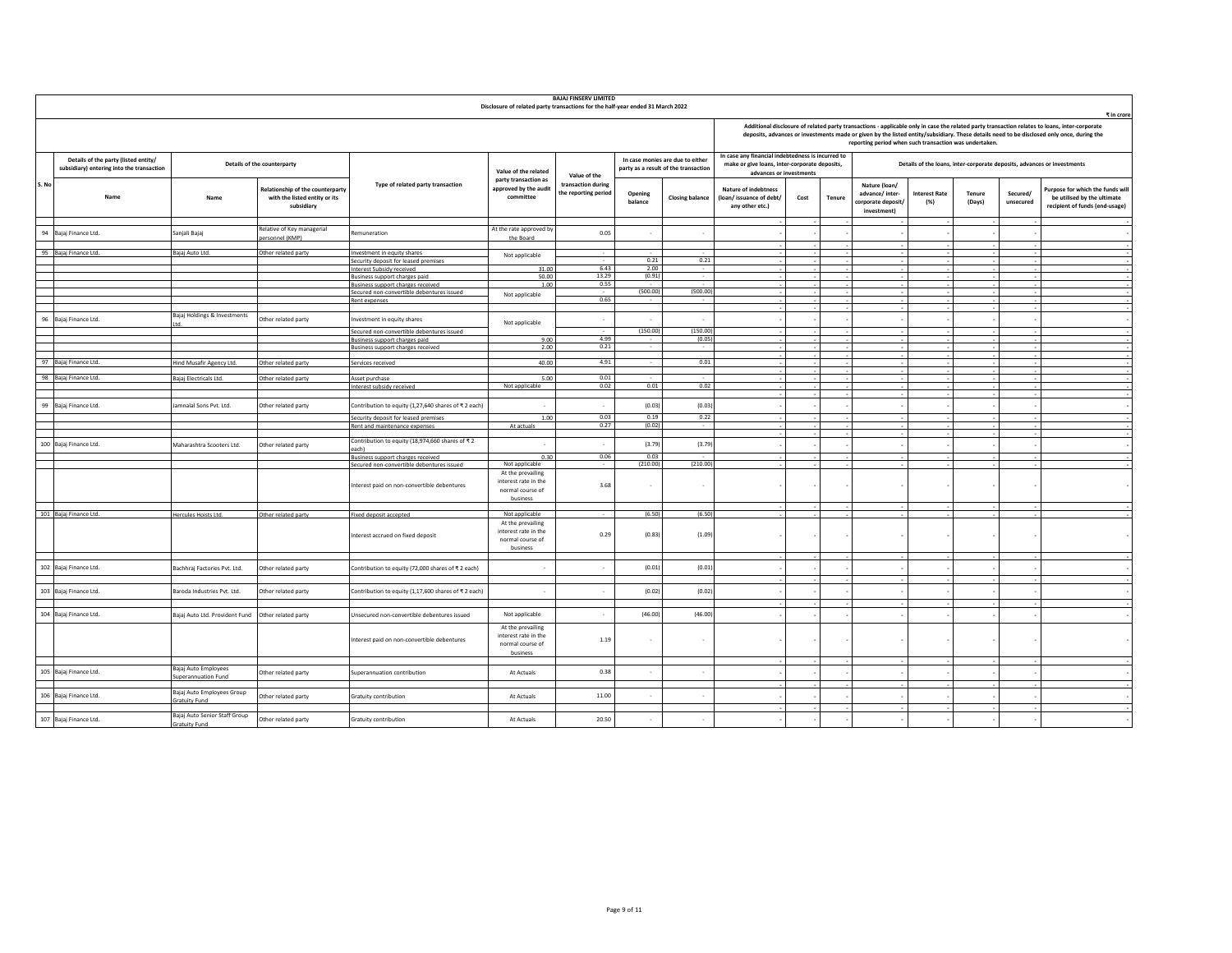|       | <b>BAJAJ FINSERV LIMITED</b><br>Disclosure of related party transactions for the half-year ended 31 March 2022<br>₹ in crore<br>Additional disclosure of related party transactions - applicable only in case the related party transaction relates to loans, inter-corporate |                                                |                                                                                        |                                                                                       |                                                            |                                            |                          |                                                                          |                                                                                                                               |        |                          |                                                                      |                                                                         |                  |                       |                                                                                                                                           |
|-------|-------------------------------------------------------------------------------------------------------------------------------------------------------------------------------------------------------------------------------------------------------------------------------|------------------------------------------------|----------------------------------------------------------------------------------------|---------------------------------------------------------------------------------------|------------------------------------------------------------|--------------------------------------------|--------------------------|--------------------------------------------------------------------------|-------------------------------------------------------------------------------------------------------------------------------|--------|--------------------------|----------------------------------------------------------------------|-------------------------------------------------------------------------|------------------|-----------------------|-------------------------------------------------------------------------------------------------------------------------------------------|
|       |                                                                                                                                                                                                                                                                               |                                                |                                                                                        |                                                                                       |                                                            |                                            |                          |                                                                          |                                                                                                                               |        |                          | reporting period when such transaction was undertaken.               |                                                                         |                  |                       | deposits, advances or investments made or given by the listed entity/subsidiary. These details need to be disclosed only once, during the |
|       | Details of the party (listed entity/<br>subsidiary) entering into the transaction                                                                                                                                                                                             |                                                | Details of the counterparty                                                            |                                                                                       | Value of the related                                       | Value of the                               |                          | In case monies are due to either<br>party as a result of the transaction | In case any financial indebtedness is incurred to<br>make or give loans, inter-corporate deposits,<br>advances or investments |        |                          |                                                                      | Details of the loans, inter-corporate deposits, advances or investments |                  |                       |                                                                                                                                           |
| S. No | Name                                                                                                                                                                                                                                                                          | Name                                           | <b>Relationship of the counterparty</b><br>with the listed entity or its<br>subsidiary | Type of related party transaction                                                     | party transaction as<br>approved by the audit<br>committee | transaction during<br>the reporting period | Opening<br>balance       | <b>Closing balance</b>                                                   | <b>Nature of indebtness</b><br>(loan/issuance of debt/<br>any other etc.)                                                     | Cost   | Tenure                   | Nature (loan/<br>advance/inter-<br>corporate deposit/<br>investment) | <b>Interest Rate</b><br>(%)                                             | Tenure<br>(Days) | Secured/<br>unsecured | Purpose for which the funds will<br>be utilised by the ultimate<br>recipient of funds (end-usage)                                         |
|       | 108 Bajaj Housing Finance Ltd.                                                                                                                                                                                                                                                | Bajaj Allianz General Insurance                | Fellow subsidiary                                                                      | Insurance expense                                                                     | 9.00                                                       | 0.42                                       | 0.44                     | 4.54                                                                     |                                                                                                                               |        |                          |                                                                      |                                                                         |                  |                       |                                                                                                                                           |
|       |                                                                                                                                                                                                                                                                               | Company Ltd.                                   |                                                                                        | Asset Purchased                                                                       | At Written down value                                      | 0.01                                       |                          | $\overline{\phantom{a}}$                                                 |                                                                                                                               |        |                          |                                                                      |                                                                         |                  |                       |                                                                                                                                           |
|       |                                                                                                                                                                                                                                                                               |                                                |                                                                                        | Secured non-convertible debentures issued                                             | of assets                                                  | $\overline{\phantom{a}}$                   | (150.00)                 | (100.00)                                                                 |                                                                                                                               |        |                          |                                                                      |                                                                         |                  |                       |                                                                                                                                           |
|       |                                                                                                                                                                                                                                                                               |                                                |                                                                                        | Redemption of secured non-convertible debenture                                       | Separate approval by                                       | 50.00                                      | $\sim$                   | $\sim$                                                                   | $\sim$                                                                                                                        | $\sim$ | $\overline{\phantom{a}}$ | $\overline{\phantom{a}}$                                             | $\sim$                                                                  | $\sim$           | $\sim$                | $\sim$                                                                                                                                    |
|       |                                                                                                                                                                                                                                                                               |                                                |                                                                                        | nterest paid on non-convertible debentures                                            | Board                                                      | 10.57                                      | $\overline{\phantom{a}}$ | $\cdot$                                                                  |                                                                                                                               |        |                          |                                                                      |                                                                         |                  |                       |                                                                                                                                           |
|       |                                                                                                                                                                                                                                                                               |                                                |                                                                                        |                                                                                       |                                                            |                                            |                          |                                                                          |                                                                                                                               |        |                          |                                                                      |                                                                         |                  |                       |                                                                                                                                           |
|       | 109 Bajaj Housing Finance Ltd.                                                                                                                                                                                                                                                | Bajaj Allianz Life Insurance<br>Company Ltd.   | Fellow subsidiary                                                                      | Insurance expenses                                                                    | 37.50                                                      | 9.53                                       | 0.06                     | 0.30                                                                     |                                                                                                                               |        |                          |                                                                      |                                                                         |                  |                       |                                                                                                                                           |
|       |                                                                                                                                                                                                                                                                               |                                                |                                                                                        | Insecured non-convertible debentures issued                                           | Separate approval by                                       | 217.00                                     | (434.00)                 | (651.00)                                                                 |                                                                                                                               |        |                          |                                                                      |                                                                         |                  |                       |                                                                                                                                           |
|       |                                                                                                                                                                                                                                                                               |                                                |                                                                                        | nterest paid on non-convertible debentures                                            | Board                                                      | 33.99                                      |                          | ٠.                                                                       |                                                                                                                               |        |                          |                                                                      |                                                                         |                  |                       |                                                                                                                                           |
|       | 110 Bajaj Housing Finance Ltd.                                                                                                                                                                                                                                                | Bajaj Finserv Direct Ltd.                      | Fellow subsidiary                                                                      | Business support charges paid                                                         | 2.00                                                       | 0.97                                       |                          | (0.91)                                                                   |                                                                                                                               |        |                          |                                                                      |                                                                         |                  |                       |                                                                                                                                           |
|       | 111 Bajaj Housing Finance Ltd.                                                                                                                                                                                                                                                | Sanjiv Bajaj                                   | Director                                                                               | <b>Sitting Fees</b>                                                                   | Separate approval by                                       | 0.11                                       | ٠                        | ٠                                                                        |                                                                                                                               |        |                          |                                                                      |                                                                         |                  |                       |                                                                                                                                           |
|       |                                                                                                                                                                                                                                                                               |                                                |                                                                                        |                                                                                       | Board                                                      |                                            |                          |                                                                          |                                                                                                                               |        |                          |                                                                      |                                                                         |                  |                       |                                                                                                                                           |
|       | 112 Bajaj Housing Finance Ltd.                                                                                                                                                                                                                                                | Lila Poonawala                                 | Director                                                                               | Sitting Fees                                                                          | Separate approval by<br>Board                              | 0.11                                       |                          |                                                                          |                                                                                                                               |        |                          |                                                                      |                                                                         |                  |                       |                                                                                                                                           |
|       | 113 Bajaj Housing Finance Ltd.                                                                                                                                                                                                                                                | Anami Narayan Roy                              | Director                                                                               | <b>Sitting Fees</b>                                                                   | Separate approval by                                       | 0.08                                       | $\overline{\phantom{a}}$ | ٠                                                                        |                                                                                                                               |        |                          |                                                                      |                                                                         |                  |                       |                                                                                                                                           |
|       |                                                                                                                                                                                                                                                                               |                                                |                                                                                        |                                                                                       | Board                                                      |                                            |                          |                                                                          |                                                                                                                               |        |                          |                                                                      |                                                                         |                  |                       |                                                                                                                                           |
|       | 114 Bajaj Housing Finance Ltd.                                                                                                                                                                                                                                                | Atul Jain                                      | <b>Chief Executive Officer</b>                                                         | temuneration                                                                          | Separate approval by<br>Board                              | 2.36                                       |                          | (0.80)                                                                   |                                                                                                                               |        |                          |                                                                      |                                                                         |                  |                       |                                                                                                                                           |
|       |                                                                                                                                                                                                                                                                               |                                                |                                                                                        | Fair value of stock options granted                                                   | Amount based on<br>exercise of stock option:               | 2.18                                       |                          |                                                                          |                                                                                                                               |        |                          |                                                                      |                                                                         |                  |                       |                                                                                                                                           |
|       | 115 Bajaj Housing Finance Ltd.                                                                                                                                                                                                                                                | Bajaj Auto Ltd.                                | Other related party                                                                    | Security deposit paid (38,964)                                                        | Not applicable                                             | 0.00                                       | 0.02                     | 0.03                                                                     |                                                                                                                               |        |                          |                                                                      |                                                                         |                  |                       |                                                                                                                                           |
|       |                                                                                                                                                                                                                                                                               |                                                |                                                                                        | Rent expense                                                                          |                                                            | 0.03                                       |                          | $\cdot$                                                                  |                                                                                                                               |        |                          |                                                                      |                                                                         |                  |                       |                                                                                                                                           |
|       | 116 Bajaj Housing Finance Ltd.                                                                                                                                                                                                                                                | Bajaj Holdings and Investment                  | Other related party                                                                    | Secured non-convertible debentures issued                                             | Separate approval by                                       | $\overline{\phantom{a}}$                   | (150.00)                 | $\cdot$                                                                  |                                                                                                                               |        |                          |                                                                      |                                                                         |                  |                       |                                                                                                                                           |
|       |                                                                                                                                                                                                                                                                               |                                                |                                                                                        | Redemption of non-convertible debenture<br>nterest paid on non-convertible debentures | Board                                                      | 150.00<br>10.41                            | $\sim$                   | $\sim$                                                                   |                                                                                                                               |        |                          |                                                                      |                                                                         |                  |                       |                                                                                                                                           |
|       | 117 Bajaj Housing Finance Ltd.                                                                                                                                                                                                                                                | Maharashtra Scooters Ltd.                      | Other related party                                                                    | Secured non-convertible debentures issued                                             | Separate approval by                                       |                                            | (50.00)                  | (50.00)                                                                  |                                                                                                                               |        |                          |                                                                      |                                                                         |                  |                       |                                                                                                                                           |
|       |                                                                                                                                                                                                                                                                               |                                                |                                                                                        | Interest paid on non-convertible debentures                                           | Board                                                      | 1.50                                       |                          |                                                                          |                                                                                                                               |        |                          |                                                                      |                                                                         |                  |                       |                                                                                                                                           |
|       | 118 Bajaj Housing Finance Ltd.                                                                                                                                                                                                                                                | Hind Musafir Agency Ltd.                       | Other related party                                                                    | Services received                                                                     | 11.25                                                      | 0.90                                       |                          | (0.18)                                                                   |                                                                                                                               |        |                          |                                                                      |                                                                         |                  |                       |                                                                                                                                           |
|       | 119 Bajaj Housing Finance Ltd.                                                                                                                                                                                                                                                | Poddar Housing And                             | Other related party                                                                    | Loan given                                                                            | 20.00                                                      | $\sim$                                     | 13.00                    | $\overline{\phantom{a}}$                                                 |                                                                                                                               |        |                          | Loan                                                                 | 0.12                                                                    | 255.00           | Secured               | <b>Business purpose</b>                                                                                                                   |
|       |                                                                                                                                                                                                                                                                               | evelopment Ltd.                                |                                                                                        | nterest Income                                                                        | As per terms of loan                                       | 0.23                                       | 0.12                     | $\sim$                                                                   |                                                                                                                               |        |                          |                                                                      |                                                                         |                  |                       |                                                                                                                                           |
|       | 120 Bajaj Housing Finance Ltd.                                                                                                                                                                                                                                                | Bajaj Auto Employees Group<br>Gratuity Fund    | Other related party                                                                    | <b>Gratutity Contribution</b>                                                         | Not applicable                                             | 2.00                                       | $\overline{\phantom{a}}$ | ÷,                                                                       |                                                                                                                               |        |                          |                                                                      |                                                                         |                  |                       |                                                                                                                                           |
|       | 121 Bajaj Financial Securities Ltd.                                                                                                                                                                                                                                           | Bajaj Allianz General Insurance<br>ompany Ltd. | ellow Subsidiary                                                                       | nsurance expenses                                                                     | Not applicable                                             | 0.18                                       |                          | 0.20                                                                     |                                                                                                                               |        |                          |                                                                      |                                                                         |                  |                       |                                                                                                                                           |
|       | 122 Bajaj Financial Securities Ltd.                                                                                                                                                                                                                                           | Bajaj Allianz Life Insurance<br>Company Ltd.   | ellow Subsidiary                                                                       | nsurance expenses                                                                     | Not applicable                                             | 0.14                                       | $\sim$                   | ٠                                                                        |                                                                                                                               |        |                          |                                                                      |                                                                         |                  |                       |                                                                                                                                           |
|       | 123 Bajaj Financial Securities Ltd.                                                                                                                                                                                                                                           | Rajeev Jain                                    | Director                                                                               | <b>Brokerage &amp; Other Charges</b>                                                  | Not applicable                                             | 0.02                                       | $\sim$                   | $\sim$                                                                   |                                                                                                                               |        |                          |                                                                      |                                                                         |                  |                       |                                                                                                                                           |
|       | 124 Bajaj Financial Securities Ltd.                                                                                                                                                                                                                                           | Rajeev Jain HUF                                | <b>HUF of Director of holding</b>                                                      | Brokerage & Other Charges                                                             | Not applicable                                             | 0.02                                       | $\sim$                   | $\overline{a}$                                                           |                                                                                                                               |        |                          |                                                                      |                                                                         |                  |                       |                                                                                                                                           |
|       |                                                                                                                                                                                                                                                                               |                                                | ompany                                                                                 |                                                                                       |                                                            |                                            |                          |                                                                          |                                                                                                                               |        |                          |                                                                      |                                                                         |                  |                       |                                                                                                                                           |